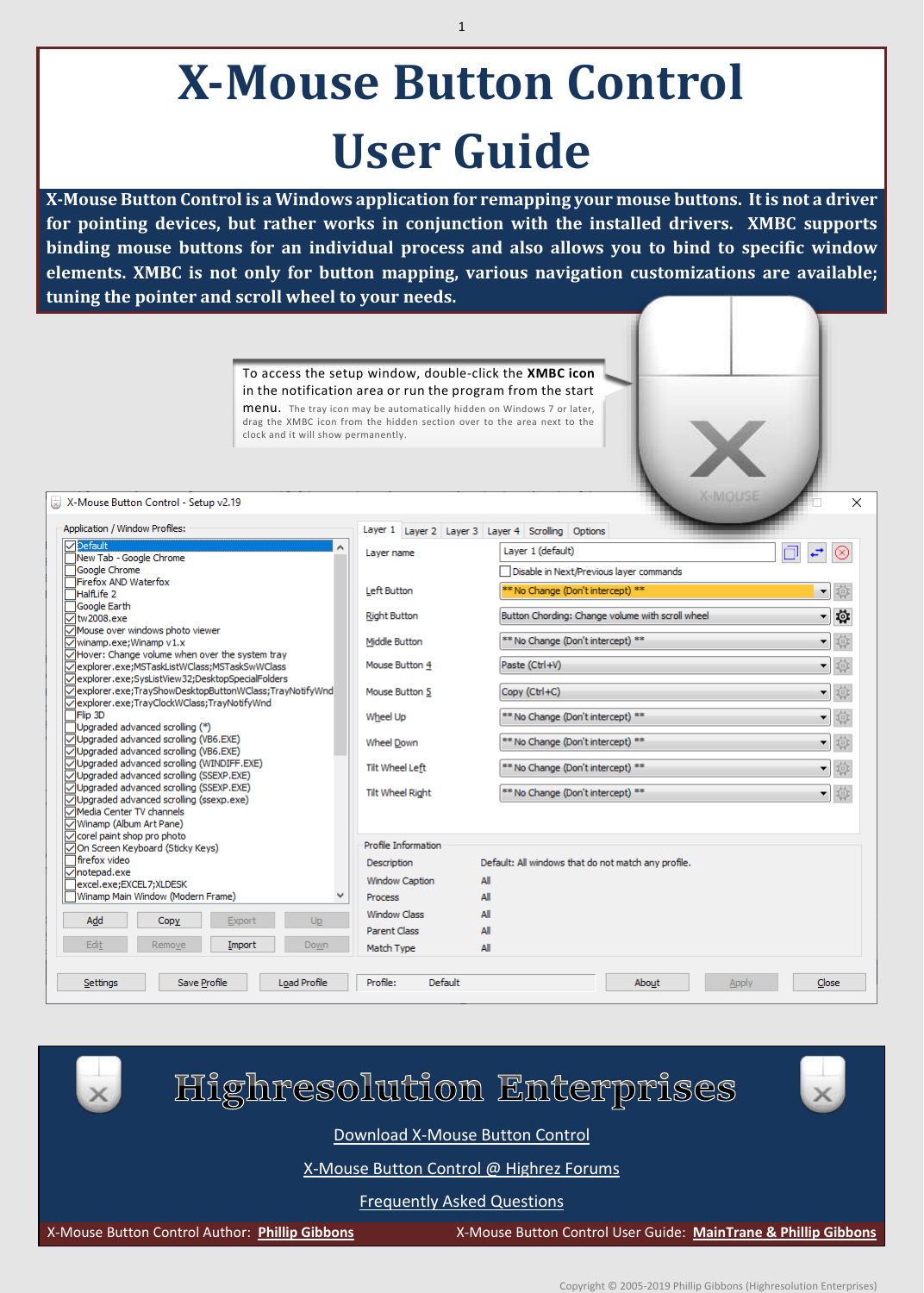### Profile List and Information

*Configure applications to suit your individual needs*

The Application/Window Profiles list contains all of the profiles you have created and assigned to various applications or windows. From here you can quickly activate or deactivate profiles using the check box to the left of the profile name, rename profiles, create new profiles, copy an existing profile, edit the selected profile, import and export profiles or remove an unnecessary profile. Profiles can be edited, copied or removed via their respective buttons or from the right-click context menu. If a profile's text is RED, then it is the active profile, in other words it currently has keyboard/mouse focus for sending commands.



### **Importing and Exporting an Application/Window Profile**

The X-Mouse Button Control registered file type, xmbcs, is used to save exported profiles.

By default, profiles are saved to the current user's %APPDATA% directory under 'Highresolution Enterprises'. Save exported profiles wherever is suitable; the new save location will be remembered.

A batch export is also available for easily backing up the settings of every single profile in a single .xmbcs file.

An exported file may be opened (double-clicked) to import the contained profiles into XMBC. If there is a conflict with a current profile you will be prompted to overwrite the existing one, discard the inserting entry or cancel the entire import process.

You can also load and save whole profiles using the Save Profile and Load Profile buttons. This includes ALL XMBC settings and application profiles.



2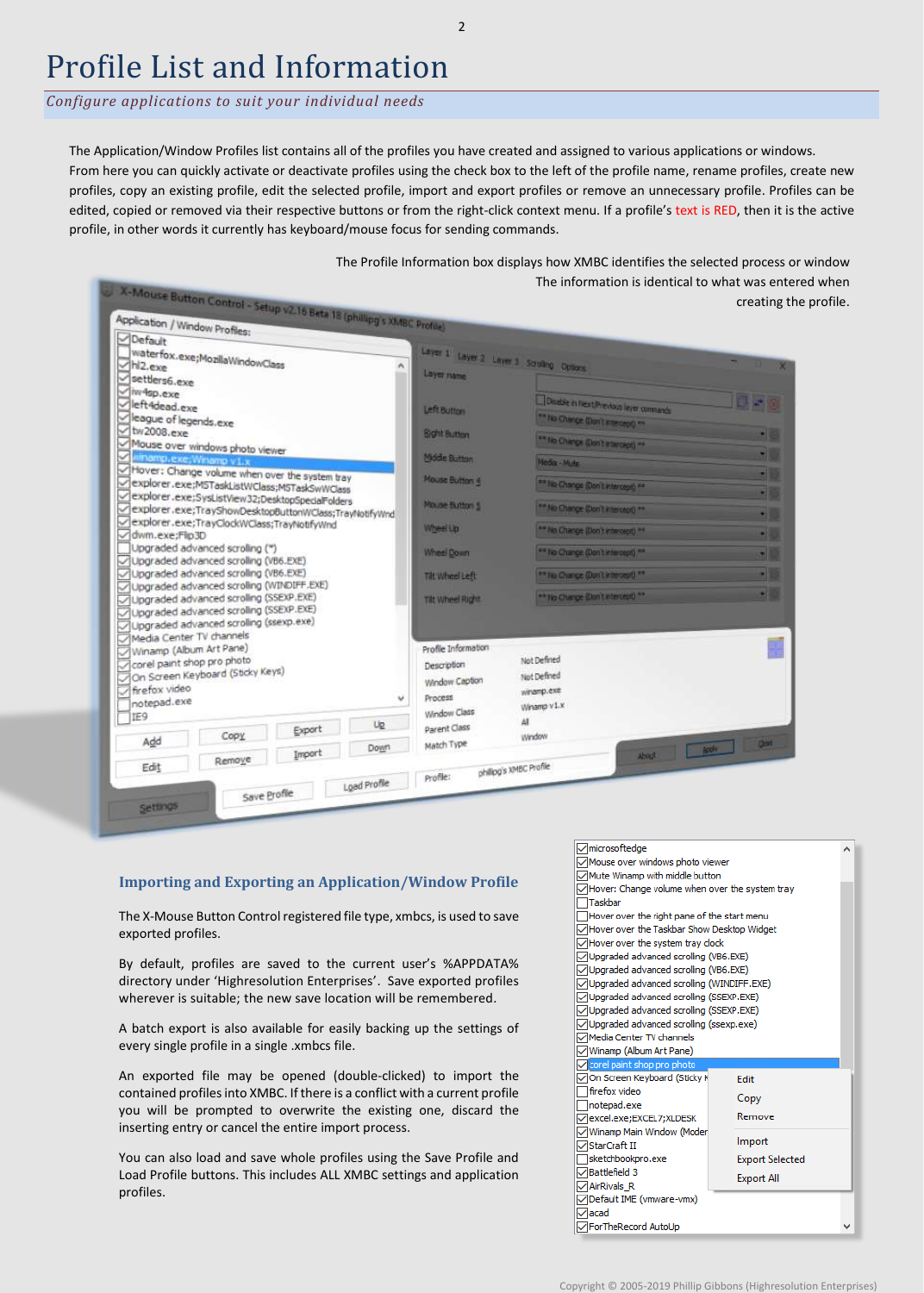### Creating an Application and/or Window Profile

| <b>Choose Application</b>                                   |            |                                                         | ×       |  |  |  |
|-------------------------------------------------------------|------------|---------------------------------------------------------|---------|--|--|--|
| Select from the list of running applications:               |            |                                                         | Refresh |  |  |  |
| Process Name                                                |            | Window Title                                            | Α       |  |  |  |
| A acrord32.exe                                              |            | Default IME                                             |         |  |  |  |
| aisuite3.exe                                                |            | Default IMF                                             |         |  |  |  |
| applicationframehost.exe                                    |            | Microsoft® Windows® Operating Sys                       |         |  |  |  |
| argustv.ui.notifier.exe                                     |            | Default IMF                                             |         |  |  |  |
| Cresvehst.exe                                               |            | Default IME                                             |         |  |  |  |
| dipmate.exe                                                 |            | Default IMF                                             |         |  |  |  |
| conhost.exe                                                 |            | Default IMF                                             |         |  |  |  |
| csisyncclient.exe                                           |            | Default IME                                             |         |  |  |  |
| devenv.exe                                                  |            | XMouseButtonControl (Running) - Mic                     |         |  |  |  |
| dock64.exe                                                  |            | Default IME                                             |         |  |  |  |
| ∢                                                           |            |                                                         | >       |  |  |  |
| Or type in/browse to the application executable (.EXE) file |            |                                                         |         |  |  |  |
| Application                                                 | deveny.exe |                                                         |         |  |  |  |
| Description                                                 |            | XMouseButtonControl (Running) - Microsoft Visual Studio |         |  |  |  |
| Specific Window                                             |            | ОΚ                                                      | Cancel  |  |  |  |
|                                                             |            |                                                         |         |  |  |  |

### **Adding a Process Profile**

Pressing the Add or Copy buttons will bring up a dialog box listing all currently running applications.

Choose from the list of running applications, browse for an application EXE file, manually enter a process name, or opt to use a specific window.

The description field is used to give a profile a custom display name in the profile list.

NOTE: You can specify multiple processes by separating them with two pipe characters '||' in the application text field.

### **Adding an advanced Window Specific profile**

The advanced 'Find Window' allows you to create advanced profiles that can be triggered when the mouse cursor is over a specific control or sub-window, based on their internal Windows classes rather than the whole application.

You can drag the window finder  $\mathbb{E}$  to the required window in order to select the desired window and populate the process and class fields automatically. You can also do this simply by hovering the mouse over the target window if you first tick the 'Hover' option. This allows you to select windows that are only visible while the target application has focus or that are only shown as a result of clicking a button (for example, a dropdown list). By turning on CAPS lock, the hover detection will be disabled and the process and class names 'locked in'.

For more information on Window Classes, see the Microsoft MSDN article [About Widow Classes](https://msdn.microsoft.com/en-us/library/windows/desktop/ms633574%28v=vs.85%29.aspx)

The 'Only match if there is no parent class' option will force the profile to match, only when the parent class is empty/undefined, for example, a top-level window that has no parent.

You can also enable regular expression text matching of the window caption or class names. [Regular expressions](https://en.wikipedia.org/wiki/Regular_expression) allow a much more complex search to be performed, including wildcards, grouping or Boolean logic. However, this advanced search comes at the cost of using more resources and CPU time, so use this option sparingly.

| <b>Find Method</b><br>Click and drag the window finder icon to the window you want to select.                                                                                                                                                                                                                                       |  |  |
|-------------------------------------------------------------------------------------------------------------------------------------------------------------------------------------------------------------------------------------------------------------------------------------------------------------------------------------|--|--|
| Move the mouse over the window you want to select & turn on CAPS LOCK<br>Hover<br>to lock the window details in place.<br>You can also manually enter/edit the window details below.                                                                                                                                                |  |  |
| <b>Window Details</b><br>Handle<br>Caption<br>waterfox.exe  firefox.exe  chrome.exe<br>Process<br><b>MozillaWindowClass</b><br>Class                                                                                                                                                                                                |  |  |
| Parent Class<br>Match Type<br>Window<br>Only match if there is no parent class.                                                                                                                                                                                                                                                     |  |  |
| Enable Regular Expression Matching<br>Activate the profile only if the cursor is over the<br><b>Window Regions</b><br>selected areas of the window.<br>$\sqrt{}$ Activate the profile only                                                                                                                                          |  |  |
| Left<br><b>Bottom</b><br>Right<br>Top<br>when the cursor is in the<br>$\leftarrow$<br>٠<br>$\overline{\phantom{0}}$<br>specified area<br>$\mathbf{1}$<br>1<br>40<br>-1<br>$\overline{\phantom{0}}$<br>▼<br>$\overline{\phantom{0}}$<br>NOTE: The fields can be empty which will match ALL (*) windows (unless you tick the checkbox |  |  |
| for empty parent class). When set, the text must match that of the window's properties.<br>Non regular expression matches can contain multiple search entries, separated by two pipe<br>characters e.g. 'app1.exe  app2.exe  app3.exe'                                                                                              |  |  |
| <b>Browser Title Bar</b><br>Description<br>ОК<br>Cancel                                                                                                                                                                                                                                                                             |  |  |

NOTE: When not using regular expressions, you can still specify multiple processes or classes by separating them with two pipe characters '||'.

You can use the '**Window Regions**' options to restrict the profile to individual quadrants of the window, for example, when the cursor is over the top left of a window, check the top left check box and leave the other three checkboxes unchecked.

Alternatively, you can use '**Activate the profile only…**' option to specify a custom rectangular region to restrict the profile activation to a specific sub rectangle of the specified window. For example, to create a profile that is only enabled when the mouse is over the application's title bar.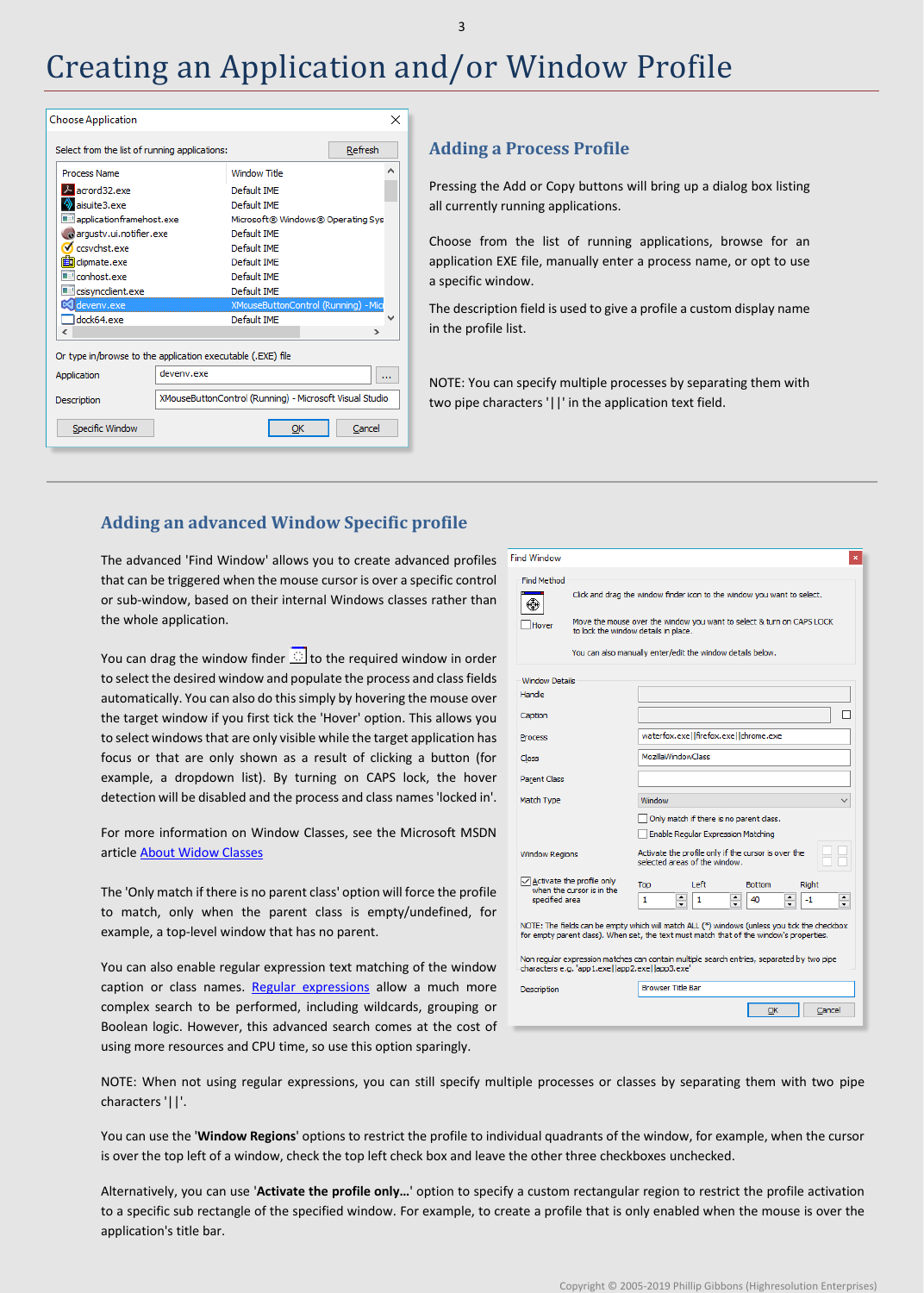# Multi-Layered Button Mapping

4

*Providing up to 10 layers of button mapping for every profile*

| 2<br>з<br>4<br>Layer 1  | Scrolling<br>5.<br>6<br>Options                     |
|-------------------------|-----------------------------------------------------|
| Layer name              | Layer 2                                             |
| Disable                 | Disable in Next/Previous layer commands             |
| Left Button             | ** No Change (Don't intercept) **<br>▼              |
| <b>Right Button</b>     | ** No Change (Don't intercept) **                   |
| Middle Button           | <b>Right Click</b>                                  |
| Mouse Button 4          | 10<br>Simulated Keys: (pressed)[{LMB}{CTRL}v]<br>▾┆ |
| Mouse Button 5          | ** No Change (Don't intercept) **                   |
| Wheel Up                | Scroll Window Down                                  |
| <b>Wheel Down</b>       | Scroll Window Up                                    |
| Tilt Wheel Left         | ** No Change (Don't intercept) **                   |
| <b>Tilt Wheel Right</b> | ** No Change (Don't intercept) **                   |
| Switch to               | 2<br>after<br>seconds<br>Layer 1<br>$\checkmark$    |

The list of **Mapping Commands**, available on each of the 9 controls. The list of commands is subject to change with each version of XMBC. By default, similar actions are grouped together. You can choose to sort the action list alphabetically in the general settings tab. NOTE: Some items are only available on specific operating systems.

You can re-configure up to 9 mouse controls (Left Button, Right Button, Middle/Wheel Button, XButton1 (Button 4), XButton2 (Button 5), Wheel Up, Wheel Down, Tilt Wheel Left and Tilt Wheel Right) on each and any of the layers.

The orange highlight indicates XMBC is currently receiving a standard Windows message from that button/control, in other words you are currently manipulating it. If no highlight is seen when manipulating a control, then its current message/button is not compatible with X-Mouse Button Control.

The three buttons in the upper right corner can be used to copy the layer (to another profile or layer), swap the layer with another in this profile or revert/reset all controls on the current layer to default.

The gear/cog buttons next to each mouse button drop-down allow you to configure the selected action for any action that can be configured (e.g. Simulated keystrokes, Button chording etc.)

Up to ten 'layer' tabs are available. By default, only two layers are enabled/displayed. You can change this to any number between 1 and 10 using the "Number of layers" option in the general settings tab. To save screen space, if you have more than 5 layers, only the first tab includes the "Layer" text. Other layer tabs are indicated by number only.

Any layer (other than Layer 1) can be disabled completely for the selected profile by ticking the 'Disable' checkbox. When a layer is disabled, anything setup on the layer will be ignored and the actions from layer 1 (in the current profile) will be performed.

An enabled layer can be excluded from the next/previous layer commands (global hotkey or simulated keystrokes command). In this case, the layer will be skipped over when cycling through the next/previous layers.

Each layer can be given a custom name on each and every profile. This name will be displayed in a balloon notification when switching layers (notification is optional).

When you configure a layer other than layer 1, you can also instruct XMBC to automatically transition (switch) to another layer (or revert to the previous layer) after a configurable time period.

**NOTE:** Some of the actions listed to the right are operating system specific.

**NOTE:** Only operating systems after Windows XP support standard tilt wheel messages. Tilt Wheel Left & Tilt Wheel Right options will therefore not be available on Windows XP or earlier operating systems.

\*\* No Change (Don't intercept) \*\* \*\* Same As Default Profile \*\* Simulated Keys Button Chording Button Held Activate Monitor Power Saving Activate Screensaver ALT-TAB Back Brightness Down Brightness Up Browser Favourites Browser Refresh Browser Stop Change Movement to Scroll Change Movement to Scroll (Lock Axis) Change Movement to Scroll (Sticky Lock Axis) Change Movement to Scroll (Sticky) Change Movement to Scroll Inverted Change Movement to Scroll Inverted (Lock Axis) Change Movement to Scroll Inverted (Sticky Lock Axis) Change Movement to Scroll Inverted (Sticky) Charms Bar (WIN+C) Click Button 4 Click Button 5 Close (Alt+F4) Copy (Ctrl+C) Cut (Ctrl+X) Cycle mouse cursor speed Disable Double Click Double Click Drag Drag to Move Window Drag to Size Window Enter Escape Flip 3D / Task View Forward Launch EMail Layer (Next) Layer (Previous) Layer 1-10 Left Click Lock Workstation Magnifier Toggle On/Off Magnifier Zoom In Magnifier Zoom Out Maximize Window Media - Last Track Media - Mute Media - Next Track Media - Play/Pause Media - Stop Media - Volume Down Media - Volume Up Middle Click Minimize Window Mouse Wheel Up/Down Mouse Wheel Tilt Left/Right New Next Window Open Open Control Panel Open Emoji Keyboard Open Explorer Open Explorer at My Computer Open Explorer at My Documents Open Explorer at Network Favourites Open Explorer at specified folder Open Help Open RUN Command Open Search Open Web Browser Paste (Ctrl+V) PC Settings (WIN+I) Previous Window Print Active Window Print Screen Redo (Ctrl+Y) Restore Window Reveal Desktop Right Click Run Application Scroll Window Up/Down/Left/Right Search Apps (WIN+W) Search Charm (WIN+Q) / Cortana Search Files (WIN+F) Slow down mouse cursor (while pressed) Slow down mouse cursor (sticky) Show/Hide Desktop Snap Modern UI Left Snap Modern UI Right Snap Window Up/Down/Left/Right Sticky Button System Menu (WIN+X) Undo (Ctrl+Z) Virtual Desktop: Close Virtual Desktop: New Virtual Desktop: Switch Left Virtual Desktop: Switch Right Web Search Selected Text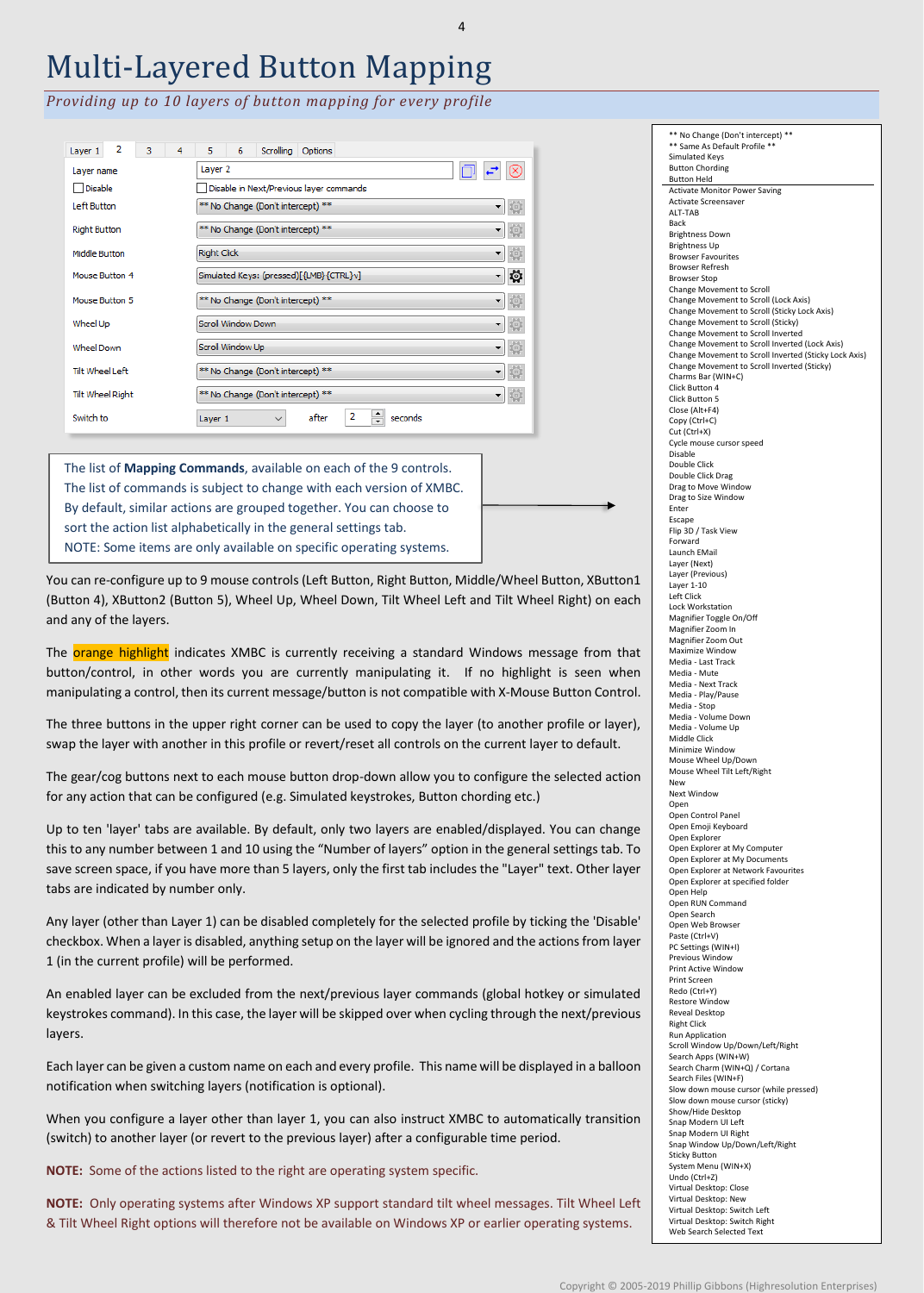### Per-Profile Based Scrolling

*The scrolling tab, provides advanced pointer & scroll wheel adjustments on a per-profile basis*

NOTE: Prior to XMBC 2.15, the Scrolling and Options tabs were combined in a single 'Scrolling & Navigation' tab.

### *Scrolling*

- **Inverting mouse wheel scrolling** Inverts (reverse the vertical scroll (wheel) direction.
- **Invert mouse horizontal scrolling** Inverts (reverse the horizontal scroll (tilt) direction
- **Wheel scrolls in pages instead of lines** Makes the scroll wheel scroll one page at a time instead of line I line.
- **Lines to scroll using the scroll wheel** Allows you configure how many lines are scrolled when using the scroll wheel.

| Inverting mouse wheel scrolling $-$ Inverts (reverses)    | Invert mouse wheel scrolling                                          |         |  |
|-----------------------------------------------------------|-----------------------------------------------------------------------|---------|--|
| the vertical scroll (wheel) direction.                    | Invert mouse horizontal (tilt) scrolling                              |         |  |
| Invert mouse horizontal scrolling $-$ Inverts (reverses)  | Wheel scrolls in pages instead of lines                               |         |  |
| the horizontal scroll (tilt) direction                    |                                                                       |         |  |
| Wheel scrolls in pages instead of lines $-$ Makes the     | Lines to scroll using the scroll wheel                                |         |  |
| scroll wheel scroll one page at a time instead of line by | Force Scroll Pages/Lines (If application does not respond to setting) |         |  |
| line.                                                     | Advanced Window Scrolling                                             |         |  |
| Lines to scroll using the scroll wheel $-$ Allows you to  | Scroll Method                                                         | Default |  |
| configure how many lines are scrolled when using the      |                                                                       |         |  |
| scroll wheel.                                             | <b>Vertical Lines</b>                                                 |         |  |
| <b>Force Scroll Pages/Lines</b> $-$ Can be used if the    | 0<br>Horizontal characters<br>$\mathbf{v}$                            |         |  |
| application does not correctly respond to the two         |                                                                       |         |  |

application does not correctly respond to the tw settings above. Note that this setting can cause adverse side effects in some Windows applications, so only use it if you have to.

### **Advanced Window Scrolling**

The advanced window scrolling settings allow you to scroll windows that do not usually respond to the scroll wheel, such as old Windows applications. There are currently 5 methods from which to choose (as well as the default and disabled options). Usually you would only use these settings for a specific window profile, for those windows that do not behave as expected when using the scroll wheel, rather than an application profile.

- Default passes through the original uninterrupted message sent by the mouse' driver.
- 1. **Scroll Message** Send WM\_HSCROLL or WM\_VSCROLL directly to the window under the mouse. (works with some windows)
- 2. **Scroll Info** Use the Win32 SetScrollInfo API to set the scroll position of a window... (rarely works, but gives great results when it does)
- 3. **Left/Right Keys** Sends left & right arrow keys (only applies to horizontal scrolling)
- 4. **Wheel Message** Send WM\_MOUSEWHEEL or WM\_MOUSEHWHEEL message to the window (most recognizable/reliable)
- 5. **WPF Scroll Message** Send a special scroll message, for use with newer applications built using the Windows Presentation Foundation.
- None (Disable Scroll) blocks the original message and doesn't inject anything other messages, thus disabling the scroll wheel.

NOTE: You can reverse scrolling by choose a negative increment in the **Vertical Lines** or **Horizontal Characters** fields.

| - Advanced Window Scrolling |                                                                                 | - Advanced Window Scrolling |                      |
|-----------------------------|---------------------------------------------------------------------------------|-----------------------------|----------------------|
| Scroll Method               | Default<br>◡                                                                    | Scroll Method               | Method 4 (Wheel Msg) |
| <b>Vertical Lines</b>       | <b>Default</b><br>Method 1 (SCROLL Msg)<br>Method 2 (ScrollInfo)                | <b>Vertical Lines</b>       | ÷                    |
| Horizontal characters       | Method 3 (Left/Right Keys)<br>Method 4 (Wheel Msg)<br>Method 5 (WPF Scroll Msg) | Horizontal characters       | ÷                    |
|                             | None (Disable Scroll)                                                           |                             |                      |

**NOTE:** When any of the first three methods fails to register for an application XMBC invokes the 'Default' scrolling method and applies the vertical lines or horizontal characters scrolling increments, 'Method 3' will resort to 'Method 1' for vertical scrolls prior to invoking 'Default'. This way scrolling will not cease if one of these methods isn't recognized by the window.

Layer 1 Layer 2 Layer 3 Scrolling Options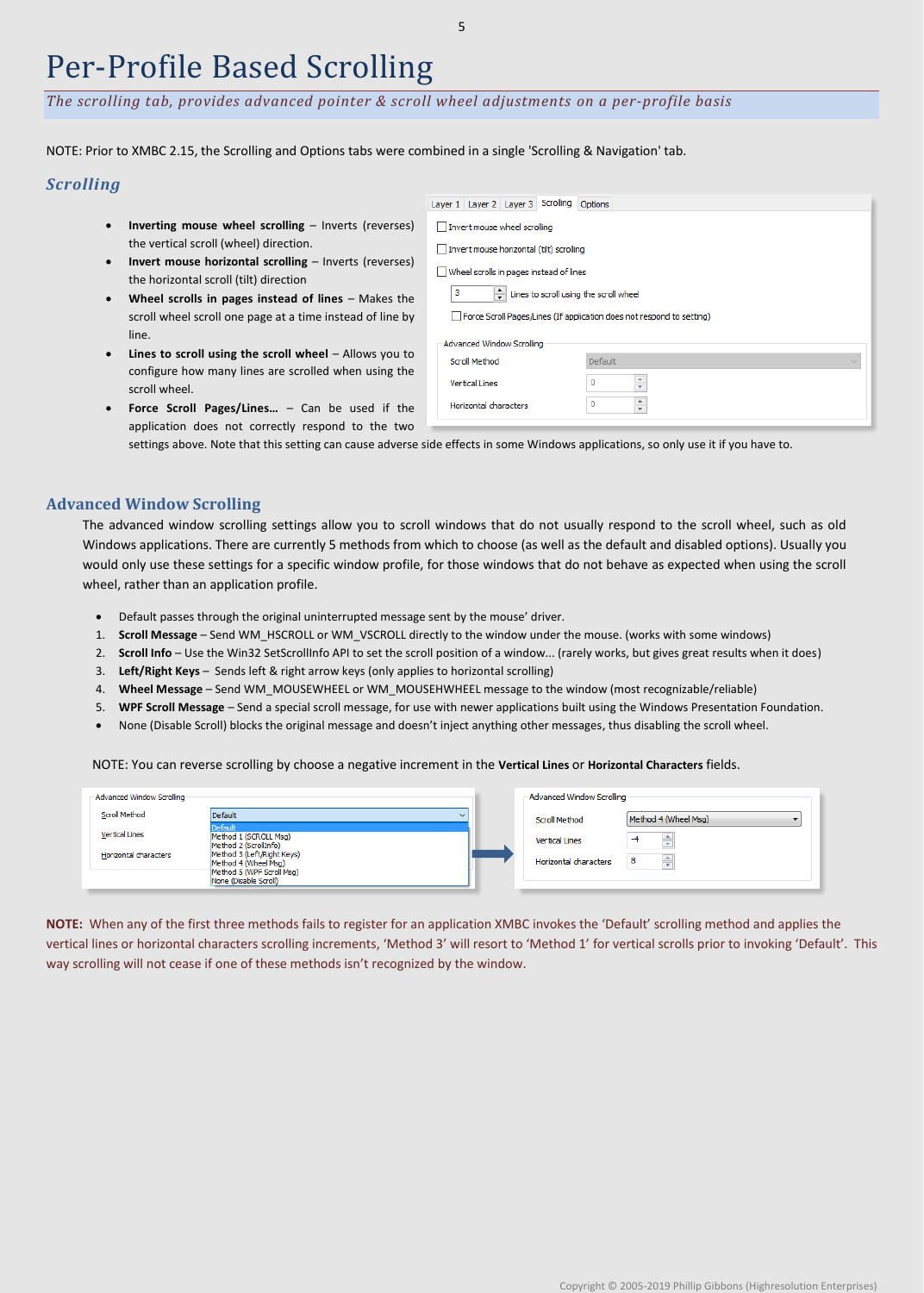### Per-Profile Based Options

*The options tab, provides advanced options that only apply when the selected profile is active.*

### **Options**

- **Disable Scroll Window Under Cursor** Overrides the global setting '**Make scroll window scroll window under cursor**'.
- **Override Mouse Speed<sup>+</sup>** Allows you to set the mouse cursor speed to use when this profile is active.
- **Enhance Pointer Precision<sup>+</sup>** Allows you to override the Windows setting on a per-profile basis. This setting tells Windows to adjust the sensitivity of the mouse pointe based on how quickly you are moving the mouse.
- **Activate window on hover** Brings the window to the foreground when the mouse hovers over it.
- **Clip (lock) mouse cursor to active window** Allows you to prevent the cursor from moving outside the current active window.

| Options<br>Layer 1   Layer 2   Layer 3   Scrolling                                                                                            |                                 |
|-----------------------------------------------------------------------------------------------------------------------------------------------|---------------------------------|
| Disable Scroll Window Under Cursor<br>Override Mouse Speed<br>Enhance pointer precision                                                       |                                 |
| Active window on hover                                                                                                                        |                                 |
| Clip (lock) mouse cursor to active window                                                                                                     |                                 |
| Ignore repeated remapped vertical scroll                                                                                                      | ≑<br>200<br>milliseconds<br>for |
| Ignore repeated remapped horizontal scroll                                                                                                    | 400<br>milliseconds<br>for      |
| Switch primary and secondary mouse buttons                                                                                                    | Default<br>$\checkmark$         |
| Enable axis locking modifier keys<br>Disable layer modifier keys for this profile<br>Disable profile switching on mouse move for this profile |                                 |
| Change mouse cursor when profile is active<br>M                                                                                               | cur45.ani<br>$\checkmark$       |

- **Ignore Repeated remapped … scroll** The mouse wheel scroll or tilt does not behave like a normal button that sends both a discrete down and an up message. Instead, it sends one or more single scroll message. When remapping horizontal or vertical scroll to an action that expects to work with down and up messages (like simulated keystrokes) you may find that the mapped action repeats. You can prevent this repeat by enabling this option and adjusting the time to suit your scenario/device.
- **Switch Primary and Secondary mouse buttons**  Allows you to swap left and right buttons on a per-profile basis.
- **Enable axis locking modifier keys** Allows you to enable or disable the axis locking hotkeys (you must enable the global hotkeys or layer modifier keys for Axis Locking for this option to have any effect. Axis locking prevents pointer movement along either the X or Y axis.
- **Disable layer modifier keys for this profile**  When layer modifier keys are enabled (globally) this option allows you to disable the layer modifier keys while this profile is active.
- **Disable profile switching on mouse move for this profile**  Override the global '**Enable profile switching on mouse move**' advanced setting for this profile, so the profile will stick until you physically select (activate) another application no matter where your mouse cursor wanders.
- **Change mouse cursor when profile is active**  Allow you to specify a mouse pointer to use while the profile is active. You can add your own cursor files (\*.cur) and animated cursors (\*.ani) to the dropdown list by dropping the files into the XMBC settings folder.

**(+)** These options are only available if XMBC is allowed to change the cursor speed (see Global Settings - Pointer).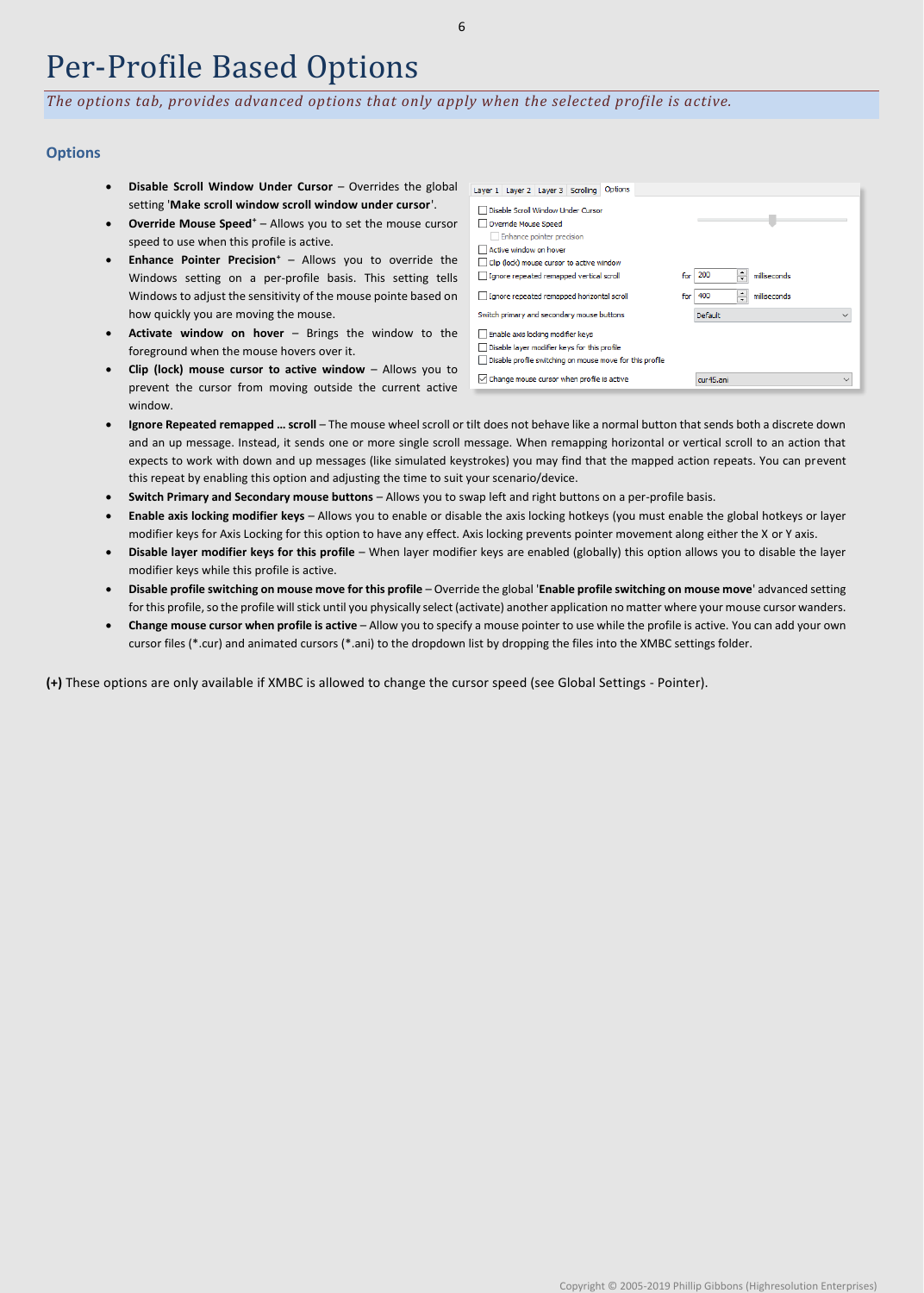### Button Chording Button Mapping

*The ability to combine mouse buttons to perform different tasks*

Button Chording allows you to combine button presses to perform Button Chording - Right Button different actions. This technique is often known as chording, much like playing a chord on a musical instrument. It can also be referred to as shifting, like when you press shift and a key on the keyboard.

When you select **Button Chording** for a particular button, the Button Chording window will be displayed. This screen allows you to select the chord action for each button and also the default (no chord) action for the original button (for when you don't press any other buttons before releasing the defined button).

Chose actions that other buttons should apply while the initial chord button is held down.

For example, you can make the scroll wheel change the volume when chorded with the right mouse button!

You can choose to block the original button action until a chord is performed or to allow the original button to pass through.

When blocked, the '**Default (No Chord)**' action will apply once you release the button. You can modify this behavior further using the '**Unblock after**' and '**Unblock when the cursor moves**' options.

- **Unblock after** The chord will be 'released' automatically after the time period (in milliseconds) after the chord button is initially pressed.
- **Unblock when the cursor moves** The chord will be released automatically if the mouse moves by 4 pixels in any direction. This is useful to allow drag and drop functionality to operate as normal when chording on the right mouse button.

## Button Held (Time Dependent Actions)

*The ability to perform different actions depending on how long you press a (hold) button down*

Button Held option allows you to perform different actions depending on how long you hold a button down for. This allows you to, for example, to leave the button as normal for a quick press, and do something else if you press and hold the button.

| You can define up to four actions and assign the time                                                                                                                                                                                           | <b>Button Held Time Dependent Actions</b>                         |      |                    |                                                                                                                                                                                                                                                                                                                                                |
|-------------------------------------------------------------------------------------------------------------------------------------------------------------------------------------------------------------------------------------------------|-------------------------------------------------------------------|------|--------------------|------------------------------------------------------------------------------------------------------------------------------------------------------------------------------------------------------------------------------------------------------------------------------------------------------------------------------------------------|
| for each to trigger.                                                                                                                                                                                                                            |                                                                   |      |                    | Define different actions based on how long you hold the mouse button down for when clicking.                                                                                                                                                                                                                                                   |
|                                                                                                                                                                                                                                                 | Description (to show in button drop-down)                         |      |                    |                                                                                                                                                                                                                                                                                                                                                |
| When you select <b>Button Held</b> for a particular button,                                                                                                                                                                                     | Normal Click                                                      |      |                    | 一面<br>Middle Click                                                                                                                                                                                                                                                                                                                             |
| the Button Held Time Dependent Actions window will                                                                                                                                                                                              | $\Box$ Held for                                                   | 500  | $\frac{1}{x}$ (ms) | Disable<br>▼ 開                                                                                                                                                                                                                                                                                                                                 |
| be displayed. This screen allows you to select the                                                                                                                                                                                              | $\Box$ Held for                                                   | 1000 | $\hat{=}$ (ms)     | Disable<br>▼ 聊                                                                                                                                                                                                                                                                                                                                 |
| actions and times at which thy will trigger.                                                                                                                                                                                                    | $\Box$ Held for                                                   | 1500 | $\hat{=}$ (ms)     | Disable<br>▼  ₩                                                                                                                                                                                                                                                                                                                                |
| You can tell XMBC to hold the last times action down<br>until the button is released – this is useful if the last<br>timed action is simulated keys or left click, where you<br>want the keys/button held down until you release the<br>button. | Abort and revert to the normal click action when the mouse moves. |      |                    | $\sqrt{}$ Wait until the physical button is released before releasing the last timed action<br>NOTE: All but the last enabled 'held for' action above will not be performed until the button is released (once the hold time has<br>been determined). The last action will be started once the minimum time period is reached.<br>OK<br>Cancel |
|                                                                                                                                                                                                                                                 |                                                                   |      |                    |                                                                                                                                                                                                                                                                                                                                                |

You can choose to cancel/abort the button held timer if the mouse is moved while holding the button. In this case, the button action active at the time the mouse is moved will stay active until you release the mouse button.

| second button.                                                  | Button chording allows you to make assign chorded actions that apply when one button is pressed, followed by a |
|-----------------------------------------------------------------|----------------------------------------------------------------------------------------------------------------|
| Description (to show in button<br>drop-down)                    | Change volume                                                                                                  |
| Left Button                                                     | ** No Change (Don't intercept) **                                                                              |
| Default (No Chord)                                              | ** No Change (Don't intercept) **                                                                              |
| Middle Button                                                   | Cortana Search                                                                                                 |
| Mouse Button 4                                                  | Simulated Keys: (during)[{CTRL}]<br>₩                                                                          |
| Mouse Button 5                                                  | 蓉<br>Simulated Keys: (during)[{ALT}]<br>۰                                                                      |
| Wheel Up                                                        | Media - Volume Up                                                                                              |
| <b>Wheel Down</b>                                               | Media - Volume Down                                                                                            |
| <b>Tilt Wheel Left</b>                                          | ** No Change (Don't intercept) **                                                                              |
| <b>Tilt Wheel Right</b>                                         | ** No Change (Don't intercept) **                                                                              |
| Block / Delay original button action until chord is established |                                                                                                                |
| √Unblock after                                                  | $\div$<br>750<br>(milliseconds)                                                                                |
| Unblock when the mouse moves                                    | OK<br>Cancel                                                                                                   |

 $\mathbf{x}$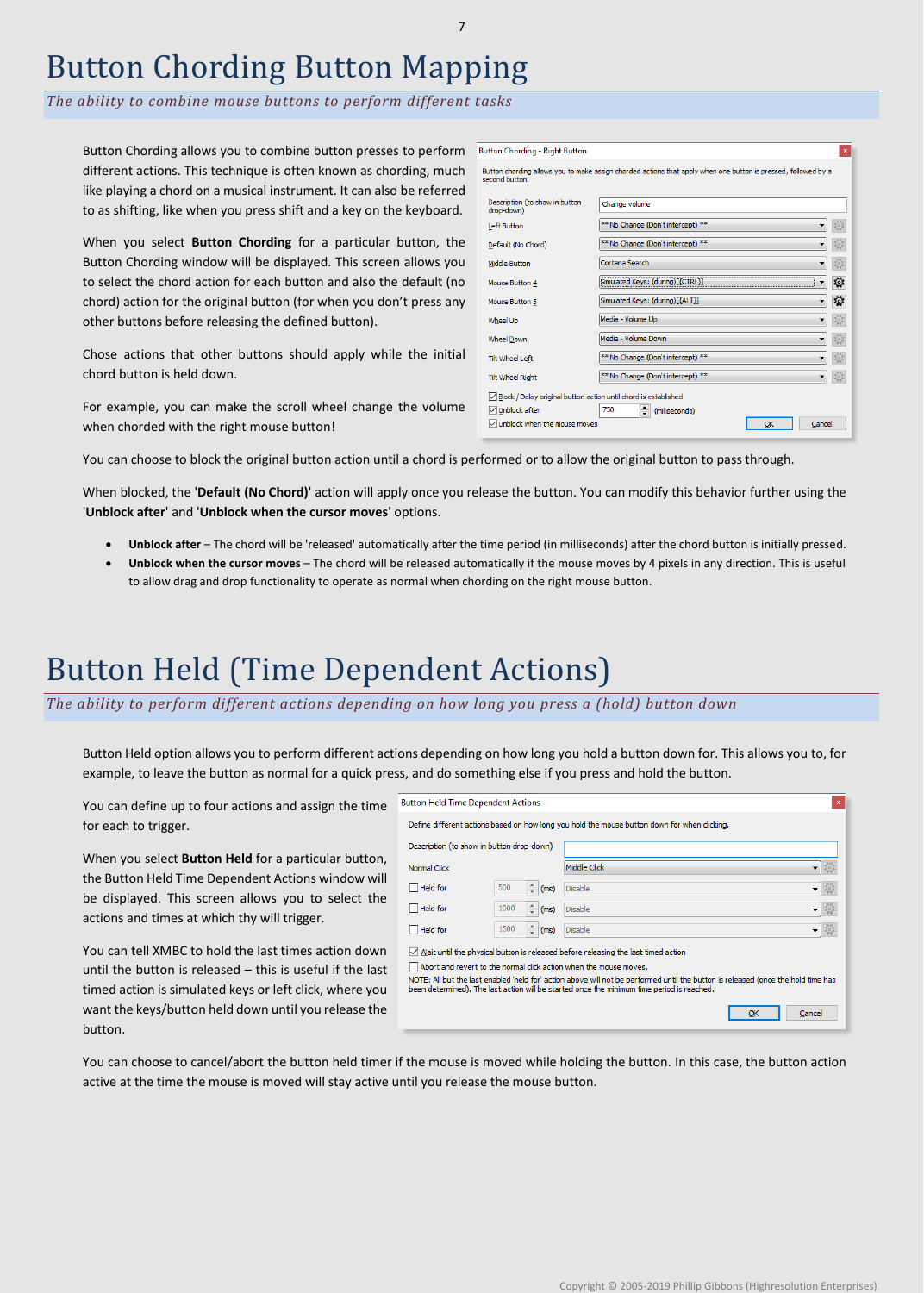# Simulated Keystrokes Button Mapping

*Send any custom keystroke, key sequence or mouse action when you press a mouse button .*

The simulated keystrokes window is displayed when you select '**Simulated Keystrokes**' for a particular button mapping. It allows you to assign any keystrokes, mouse actions and/or hotkeys to your mouse buttons.

You can type a single key or a series of keys. You can also make use of special {FUNCTION TAGS} which are described in the text field at the bottom of the window.

Use the **{ }** button to add braces, or, while holding the **{ }** button down, press the keys to automatically add the tag to the custom key text. Alternatively, press the drop down to display a menu of available key tags to insert.

There are 9 methods available for sending your assigned keystroke:

- 1. **Pressed** Send the keys when the mouse button is pressed.
- 2. **Released** Send the keys when the mouse button is released
- 3. **During** Hold the keys while the mouse button is held
- [like holding down keys on the keyboard, without the repetition]
- 4. **Threaded Press** (Same as 1\*)
- 5. **Threaded Release** (Same as 2\*)
- 6. **Repeatedly** Continuously sends the keys while the mouse button is held down.
- [like holding down a key on the keyboard] 7. **Sticky Repeat** – A 'Repeatedly' toggle [press once to begin repetition, press again to cease]
- 8. **Sticky Hold**  A 'During' toggle
- [press once to activate, again to deactivate] 9. **Pressed and Released** – A combination of pressed and released.
	- [The keys will be sent when the button is pressed and sent again when the button is released]

Selecting '**Block original mouse input**' will block the source button press. This is usually the desirable outcome. To pass the original button press as well as the simulated keystrokes through to the window with input focus, clear this option.

Selecting '**Randomize auto repeat delay by 10%**' when using a method that repeats, will vary the delay between repeats by up to 10%. This can be used to try and prevent detection and blocking of simulated input by some programs.

When using the movement function tags, you can change the position of the mouse cursor, either absolute, relative to the active or XMBC profile window or relative to the current cursor position. The current cursor position is displayed in the bottom of the simulated keystrokes window to assist in finding the correct coordinates. You can also use the cursor drag tool to drag the cursor to the required position, at which point the displayed cursor position will be fixed and copied to the clipboard. Hold CTRL while doing this to pick up the position relative to the active window, and ALT relative to the XMBC profile window.

When using a method that repeats, you can set a custom repeat interval between the collective keys in the '**Auto repeat delay**' field. **NOTE:** Setting the value to 0ms passes through the control panel's settings for the keyboard repeat rate.

Selecting '**Only send if profile's process is active**' will only send keys if the application or window currently has input (keyboard) focus. **NOTE:** This setting is off by default. This means as long as the mouse cursor if over the window, the simulated keys will be sent. They will however go to the window with keyboard focus, so you may want to consider this and turn the option on if required.

**\* NOTE:** As of version 2.10, all simulated keystrokes are sent in a separate thread. Therefore, methods 4 and 5 '**In another thread as mouse button is pressed**' and '**In another thread as mouse button is released**' options are no longer required as they are identical to methods 1 and 2 ('**As mouse button is pressed**' and '**As mouse button is released**'). They remain in the list for backwards compatibility.

| Simulated Keystrokes - Middle Button                                                                                                                            |                                                                                                                                                                      |                                       |  |                          |                |                |     |
|-----------------------------------------------------------------------------------------------------------------------------------------------------------------|----------------------------------------------------------------------------------------------------------------------------------------------------------------------|---------------------------------------|--|--------------------------|----------------|----------------|-----|
| Enter the custom key(s).                                                                                                                                        |                                                                                                                                                                      |                                       |  |                          |                |                |     |
| (CTRL) (SHIFT) (ESC)                                                                                                                                            |                                                                                                                                                                      |                                       |  |                          | ()             |                |     |
| How to send the amulated lory strokes:                                                                                                                          |                                                                                                                                                                      | 6 Repeatedly while the button is down |  |                          |                | Modifier Keys  |     |
| Orte aerd if profile's process is active-                                                                                                                       |                                                                                                                                                                      | Auto repeat delay 0                   |  | <sup>2</sup> (milisecond |                | Standard Keys  |     |
| 0 = Windows default repeat delay<br>Millock original mouse input                                                                                                |                                                                                                                                                                      |                                       |  |                          | Direction Keys |                |     |
| Randomse auto repeat delay by 10%                                                                                                                               |                                                                                                                                                                      |                                       |  |                          |                | Function Keys  |     |
| Type the key sequence into the box above.                                                                                                                       |                                                                                                                                                                      |                                       |  |                          |                | Numeric Keypad | 98  |
| You can smulate the following extended keys using the specified tags                                                                                            |                                                                                                                                                                      |                                       |  |                          |                | Media Keys     | Já  |
| Modifier tags:<br>(CTRL) (RCTRL) (ALT) (RALT) (SHIFT) (RSHIFT) (LWIN) (RWIN) (APPS).                                                                            |                                                                                                                                                                      |                                       |  |                          |                | Browser Keys   | 9   |
| NOTE: modifier tags can be combined like {CTRL}(ALT) but apply to the NEXT KEY ONLY.<br>For example, to send CTRL +a +CTRL +s you should type '{CTRL}A(CTRL)5'. |                                                                                                                                                                      |                                       |  |                          |                | Mouse Buttons  |     |
| Extended key tags:                                                                                                                                              |                                                                                                                                                                      |                                       |  |                          |                | Layer Tags     | ы   |
| (DEL) (INS) (PGUP) (PGDK) (HOME) (END) (RETURN) (ESCAPE) (BACKSPACE)<br>TABI IPRTSOID (PAUSE) (SPACE) (CAPSLOOI) (NUMLOOI) (SOROLLLOOI) (BREAK) (CTRLBREAK)     |                                                                                                                                                                      |                                       |  |                          |                | Movment Tegs   | 23  |
|                                                                                                                                                                 |                                                                                                                                                                      |                                       |  |                          |                | Action Tags    | - 5 |
| Direction key tage:<br>Function key tags:<br>かしてこす3  テスや                                                                                                        | (UP) (DOM/V) (LEFT) (RIGHT)                                                                                                                                          |                                       |  |                          |                | Other Tags     | D.  |
| EVOL +3, EVOL-3, EMUTES<br>Volume liey tags:<br>Media key tags:<br>Mouse button tags:<br>Mouse button up idown tags: Add a D (for down/pressed)                 | (MEDIAPLAY), (MEDIASTOP), (MEDIANEXT), (MEDIAPREV)<br>S.MES., (RMES., (MMES., (MEANIMEL), (MES.h94EL)<br>or a Li (for up/infeased) to the mouse button tags (above). |                                       |  |                          | v              |                |     |
| Description (its show in button drop-down).                                                                                                                     |                                                                                                                                                                      |                                       |  |                          |                |                |     |
| Cursor Position: X.Y (AX, AY)                                                                                                                                   | 381, 169 (1539, 169)                                                                                                                                                 | Ю                                     |  | <b>OK</b>                | Cancel         |                |     |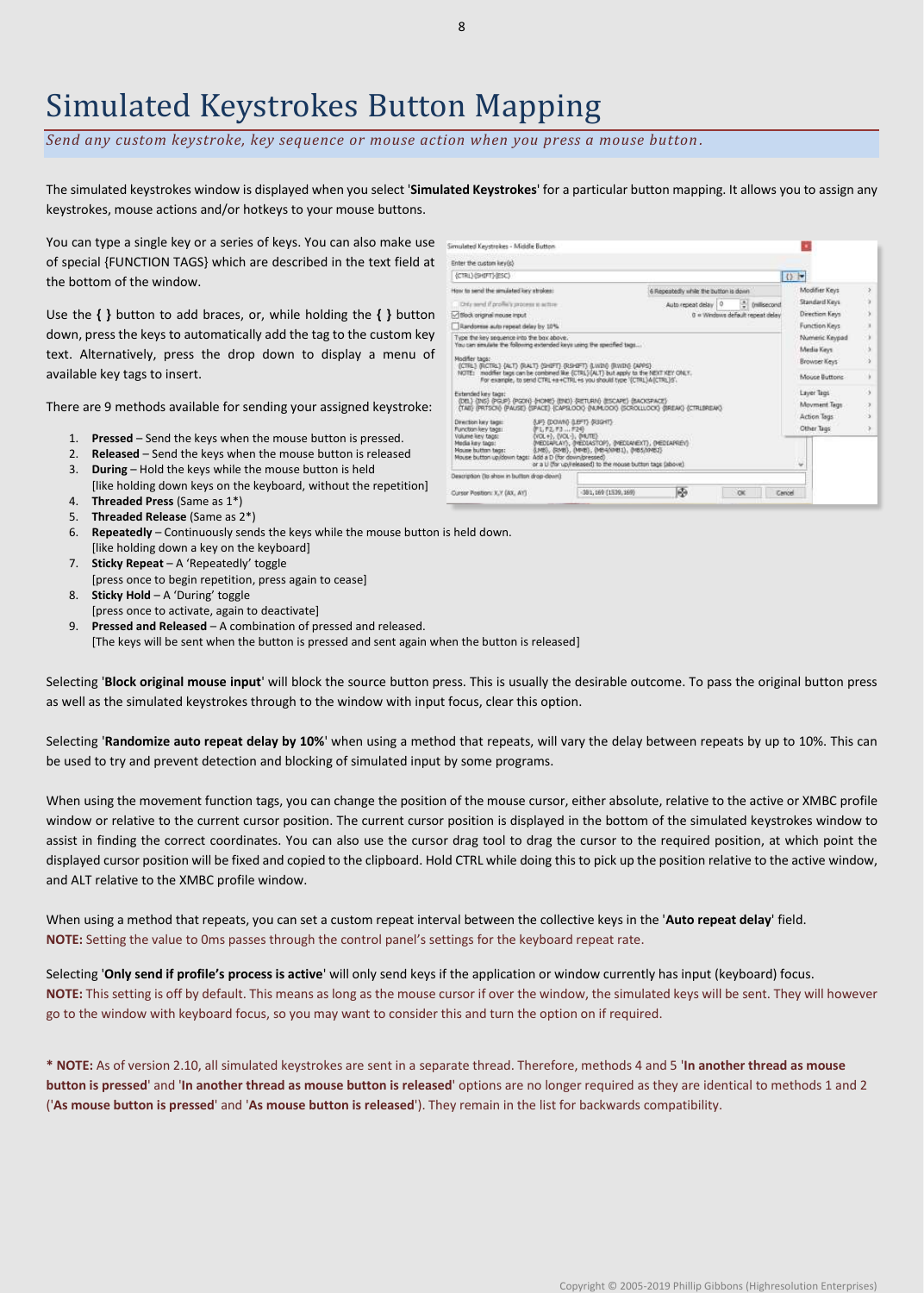### Change Movement to Scroll

### *Scroll a window by moving the mouse.*

The Movement to Scroll Configuration window is displayed when you select 'Change movement to scroll' for a particular button mapping. It allows you to configure the various movement to scroll options.

- **Sensitivity** Adjust how quickly horizontal (X) and vertical (Y) scrolling occurs.
- **Invert Vertical Axis** Invert vertical scrolling. For example, the window scrolls up when moving the mouse downwards.
- **Invert Horizontal Axis** Invert horizontal scrolling. For example, the window scrolls left when moving the mouse to the right.
- Sticky (until next click) Click once to enable scrolling by movement and click again to stop.
- **Block original mouse input**  When enabled, the original button press is not passed through to the window under the cursor. If you untick this, the window will also respond in the normal fashion to the mouse button assigned to Change movement to scroll.
- **Lock Scroll Axis/Direction** Choose which direction to scroll
	- o **Don't lock**  Free scrolling in both axis (vertical and horizontal) o **Lock to axis determined by cursor movement** – Lock the axis after
	- the mouse has moved a little such that any further movement will scroll on that axis.
	- o **Lock to Y axis**  Only ever scroll vertically, ignoring any horizontal movement (on the X axis).
	- o **Lock to X axis**  Only ever scroll horizontally, ignoring any vertical movement (on the Y axis).
- **Default Action (no movement)** If no movement occurs, perform the selected action when releasing the mouse button.

## Run Application Button Mapping

*Run any application or command when you press a mouse button.*

The Run Application window is displayed when you select 'Run Application' for a particular button mapping. It allows you to run any Windows application or command on the press of a mouse button.

Simply type the full path to the application to run, or use the browse button to browse to the application



# Open Explorer at specified folder

*Run any application or command when you press a mouse button.*

The 'Browse For Folder' window is displayed when you select 'Open Explorer as specified folder' for a particular button mapping. It allows you to open any folder in Windows Explorer on the click of a mouse button.

Simply select or type the full path of the folder to open.



| Movement to Scroll Configuration              |                | ×               |
|-----------------------------------------------|----------------|-----------------|
| Sensitivity                                   | Vertical       | Horizontal<br>1 |
| <b>Invert Vertical Axis</b>                   |                |                 |
| <b>Invert Horizontal Axis</b>                 |                |                 |
| Sticky (until next click)                     |                |                 |
| Block all other buttons when sticky           |                |                 |
| √ Block original mouse input                  |                |                 |
| Lock Scroll Axis/Direction                    |                |                 |
| ◉ Don't lock (scroll in any direction)        |                |                 |
| () Lock to axis determined by cursor movement |                |                 |
| () Lock to Y axis (scroll vertically)         |                |                 |
| () Lock to X axis (scroll horizontally)       |                |                 |
| Default Action (no movement)                  | <b>Disable</b> |                 |
|                                               |                | Cancel<br>OK    |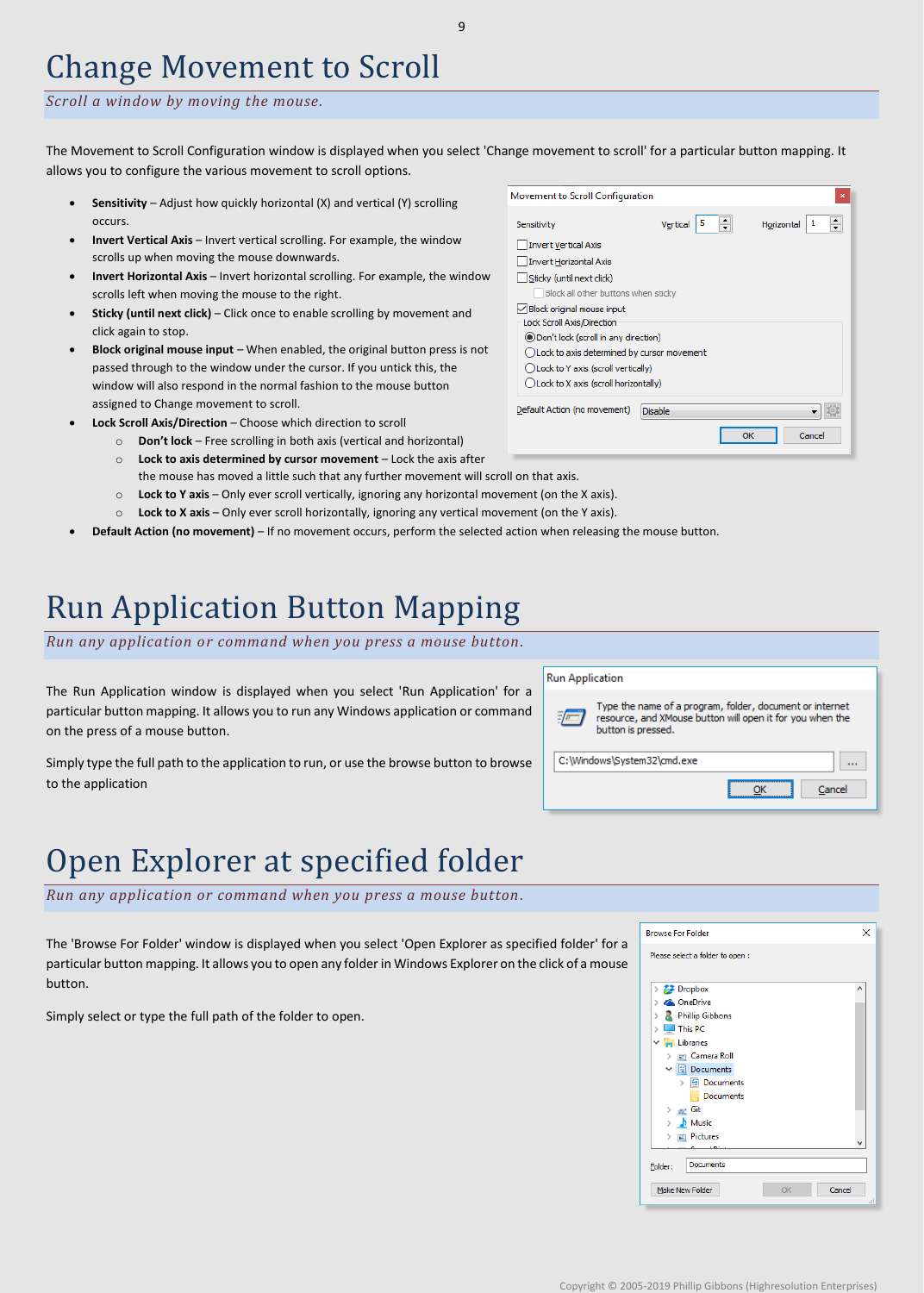### Global Settings - General

*In order for any of the settings below to take effect, you must OK the changes then press apply in the main dialog.*

These options are applied globally (none are profile specific).

- **Enable profile switching on mouse move<sup>+</sup>** Allows XMBC profiles to be activated when the mouse pointer is over the identified object, as opposed to only when the cursor is activated (requires SLIGHTLY more resources)
- **Make scroll window scroll window under cursor<sup>+</sup>** sends scrolling messages to the window/control directly beneath the mouse pointer, as opposed to the one with keyboard focus
- **Activate window when scrolling** Activates (brings input focus to) a window when you scroll it using the scroll wheel.
- **Bypass ALL actions when SCROLL LOCK is ON** disables all of XMBC's settings when the keyboard's Scroll Lock is activated
- **Bypass 'disabled' actions when SCROLL LOCK is ON** re-enables all disabled settings when the Scroll Lock key is activated; cannot be used when all actions are bypassed by Scroll Lock activation
- **Swap 4th and 5th buttons** swaps the side buttons on most mice (mouse buttons 4/5)
- **Swap 4th and 5th buttons… remote desktop** swaps the side buttons only while the user is connected to a remote desktop session (affects XMBC on the remote machine)
- **Disable when running under remote desktop (RDP)** Disables all of XMBC's settings when you are connected via Remote Desktop.
- **Disable Inverted Scroll when running under remote desktop (RDP)** Disables the individual profile's invert scroll option when running under remote desktop.
- **Enable notifications** Turn on/off XMBC state notifications (such as enabled, disabled, debug logging etc.
- **Show layer switch balloon notifications** toggles balloon tip notification above the notification area when switching layers using a hotkey or button assignment.
- **Sort mouse button action list alphabetically** Changes the default sorting/grouping of the list of available mouse button actions.
- **Remember current layer when restarting** When enabled, XMBC will remember the active layer when you exit and reload (or reboot).
- **Enable On Screen Display for volume and brightness settings** *Available only on Windows Vista and 7*. Show a Windows 8/10 style OSD when changing the volume or LCD brightness using XMBC.
- **Redirect mouse wheel to On Screen Display when visible** *Available only on Windows Vista and 7*. Force the mouse wheel to adjust the slider in the OSD when it is visible.
- **Always show the volume On Screen Display** *Available only on Windows Vista and 7*. Show the volume OSD when changing the volume from other applications.
- **Number of layers** Configure the number of layers available for use in the layer tabs for each profile.

**(+)** These options can be overridden on a per profile bases. The default defined here is used when a profile does not specify its own settings.

**Global Settings** 

| General                                                                                    | <b>Pointer</b>                                  |                                |                                                  | Advanced   Language   Updates & Logging   Hotkeys   Modifier Keys |  |    |        |  |  |  |  |
|--------------------------------------------------------------------------------------------|-------------------------------------------------|--------------------------------|--------------------------------------------------|-------------------------------------------------------------------|--|----|--------|--|--|--|--|
|                                                                                            | ○ Enable profile switching on mouse move        |                                |                                                  |                                                                   |  |    |        |  |  |  |  |
|                                                                                            |                                                 |                                | √ Make scroll wheel scroll window under cursor   |                                                                   |  |    |        |  |  |  |  |
|                                                                                            |                                                 | Activate window when scrolling |                                                  |                                                                   |  |    |        |  |  |  |  |
|                                                                                            |                                                 |                                | Bypass ALL actions when SCROLL LOCK is ON        |                                                                   |  |    |        |  |  |  |  |
|                                                                                            |                                                 |                                | Bypass 'disabled' actions when SCROLL LOCK is ON |                                                                   |  |    |        |  |  |  |  |
|                                                                                            |                                                 |                                | Swap 4th and 5th button actions (when set)       |                                                                   |  |    |        |  |  |  |  |
| Swap 4th and 5th button actions when connected by remote desktop (RDP)                     |                                                 |                                |                                                  |                                                                   |  |    |        |  |  |  |  |
|                                                                                            | Disable when running under remote desktop (RDP) |                                |                                                  |                                                                   |  |    |        |  |  |  |  |
| Disable Inverted Scroll when running under remote desktop (RDP)                            |                                                 |                                |                                                  |                                                                   |  |    |        |  |  |  |  |
| Enable notifications                                                                       |                                                 |                                |                                                  |                                                                   |  |    |        |  |  |  |  |
| Show layer switch balloon notifications                                                    |                                                 |                                |                                                  |                                                                   |  |    |        |  |  |  |  |
| Sort mouse button action list alphabetically                                               |                                                 |                                |                                                  |                                                                   |  |    |        |  |  |  |  |
|                                                                                            |                                                 |                                | Remember current layer when restarting           |                                                                   |  |    |        |  |  |  |  |
|                                                                                            |                                                 |                                |                                                  | Enable On Screen Display for volume and brightness settings       |  |    |        |  |  |  |  |
| Redirect mouse wheel to On Screen Display when visible                                     |                                                 |                                |                                                  |                                                                   |  |    |        |  |  |  |  |
|                                                                                            | Always show the volume On Screen Display        |                                |                                                  |                                                                   |  |    |        |  |  |  |  |
|                                                                                            | ٠<br>з<br>Number of layers<br>÷.                |                                |                                                  |                                                                   |  |    |        |  |  |  |  |
| NOTE: You must press OK and apply the settings on the main screen before they take effect. |                                                 |                                |                                                  |                                                                   |  |    |        |  |  |  |  |
|                                                                                            |                                                 |                                |                                                  |                                                                   |  | OK | Cancel |  |  |  |  |

 $\times$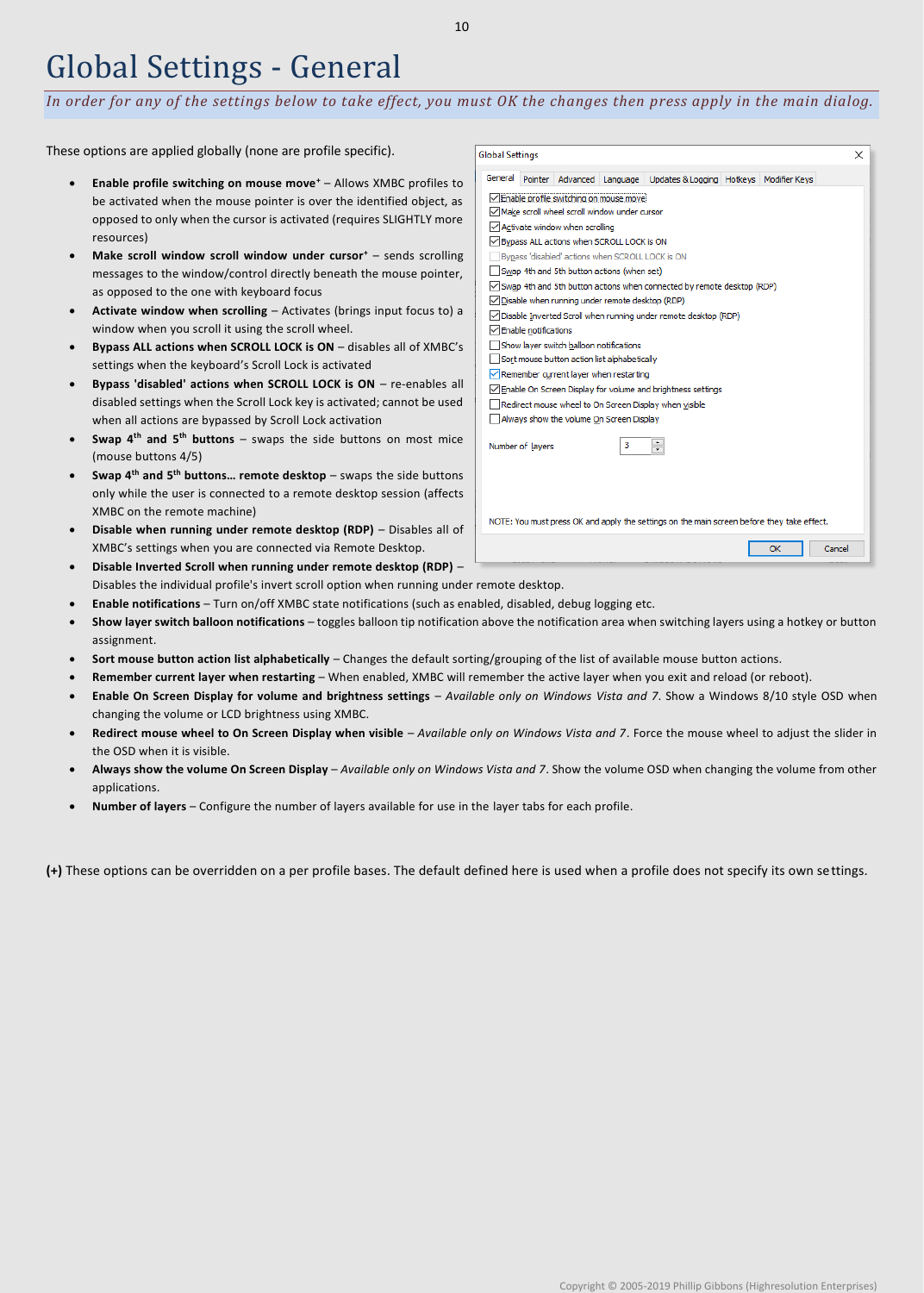### Global Settings - Pointer

*In order for any of the settings below to take effect, you must OK the changes then press apply in the main dialog.*

These options are applied globally (none are profile specific).

- Allow XMBC to set the mouse speed and DPI When on, XMBC will adjust the mouse cursor speed globally, per-profile and using global hotkeys/modifier keys
- **Mouse Speed<sup>+</sup>** adjusts the default rate of pointer movement in relation to physical manipulation of the mouse. This controls the same option as that found in the Windows Mouse control panel.
- **Enhance Pointer Precision<sup>+</sup> –** toggles the default 'Enhance Pointer Precision' option found in the Windows Mouse control panel. This setting tells Windows to adjust the sensitivity of the mouse pointe based on how quickly you are moving the mouse.
- **Mouse Speed for each cursor speed cycle**  Allows you to define 4 preset cursor speeds that you can cycle through using a global hotkey or button mapping.
- **Show cursor speed balloon notifications**  toggles balloon tip notification above the notification area when cycling cursor speed.
- **Change cursor when using Movement to Scroll\*** Allows XMBC to change the cursor icon to indicate that Movement to Scroll is active\* .
- **Change cursor when using Button Chording<sup>1</sup>** Allows XMBC to change the cursor icon to indicate that Movement to Scroll is active<sup>1</sup>.
- **Change cursor when using Button Held<sup>1</sup>** Allows XMBC to change the cursor icon to indicate that Movement to Scroll is active<sup>1</sup>.
- **Change cursor to indicate active layer** Allows XMBC to overlay the layer number on the mouse cursor for better visual feedback.

| General | Pointer     |                                                                                         |                                         | Advanced   Language   Updates & Logging   Hotkeys   Modifier Keys                          |  |  |
|---------|-------------|-----------------------------------------------------------------------------------------|-----------------------------------------|--------------------------------------------------------------------------------------------|--|--|
|         |             |                                                                                         |                                         |                                                                                            |  |  |
| Motion  |             |                                                                                         |                                         |                                                                                            |  |  |
|         |             | Allow XMBC to set the mouse speed and DPI                                               |                                         |                                                                                            |  |  |
|         | Mouse Speed |                                                                                         |                                         |                                                                                            |  |  |
|         |             | Enhance pointer precision                                                               |                                         |                                                                                            |  |  |
|         |             | Mouse speed for each cursor speed cycle:                                                |                                         |                                                                                            |  |  |
|         | 5           | $\left  \cdot \right $                                                                  |                                         | 7                                                                                          |  |  |
|         | 1           | $\overline{\phantom{0}}$                                                                | 2                                       | $\div$                                                                                     |  |  |
|         | 10<br>3     | $\leftarrow$<br>$\overline{\phantom{a}}$                                                | 4                                       | $\leftarrow$<br>2<br>▾                                                                     |  |  |
|         |             | Change cursor when using Movement To Scroll<br>Change cursor when using Button Chording | Show cursor speed balloon notifications |                                                                                            |  |  |
|         |             | ■ Change cursor when using Button Held<br>Change cursor to indicate active layer        |                                         |                                                                                            |  |  |
|         |             |                                                                                         |                                         |                                                                                            |  |  |
|         |             |                                                                                         |                                         |                                                                                            |  |  |
|         |             |                                                                                         |                                         | NOTE: You must press OK and apply the settings on the main screen before they take effect. |  |  |

**(\*)** The cursors used when the change movement to scroll and lock axis functions are active can be customized. Create your cursor (.CUR) files and place them in your XMBC settings folder. The files should be named as follows

| LockX.cur   | The cursor to display when the X axis is locked                                    |
|-------------|------------------------------------------------------------------------------------|
| LockY.cur   | The cursor to display when the Y axis is locked                                    |
| LockXY.cur  | The cursor to display when both the X & Y axes are locked                          |
| Scroll.cur  | The cursor to display when change movement to scroll is active for both axis       |
| ScrollX.cur | The cursor to display when change movement to scroll is active for only the X axes |
| ScrollY.cur | The cursor to display when change movement to scroll is active for only the Y axes |

**(+)** These options can be overridden on a per profile bases. The default defined here is used when a profile does not specify its own settings.

**( 1 )** These options are tri-state. Unticked = no cursor change, Ticked = cursor changes immediately, Tri-state (block) = cursor changes when chord or first button held time becomes active.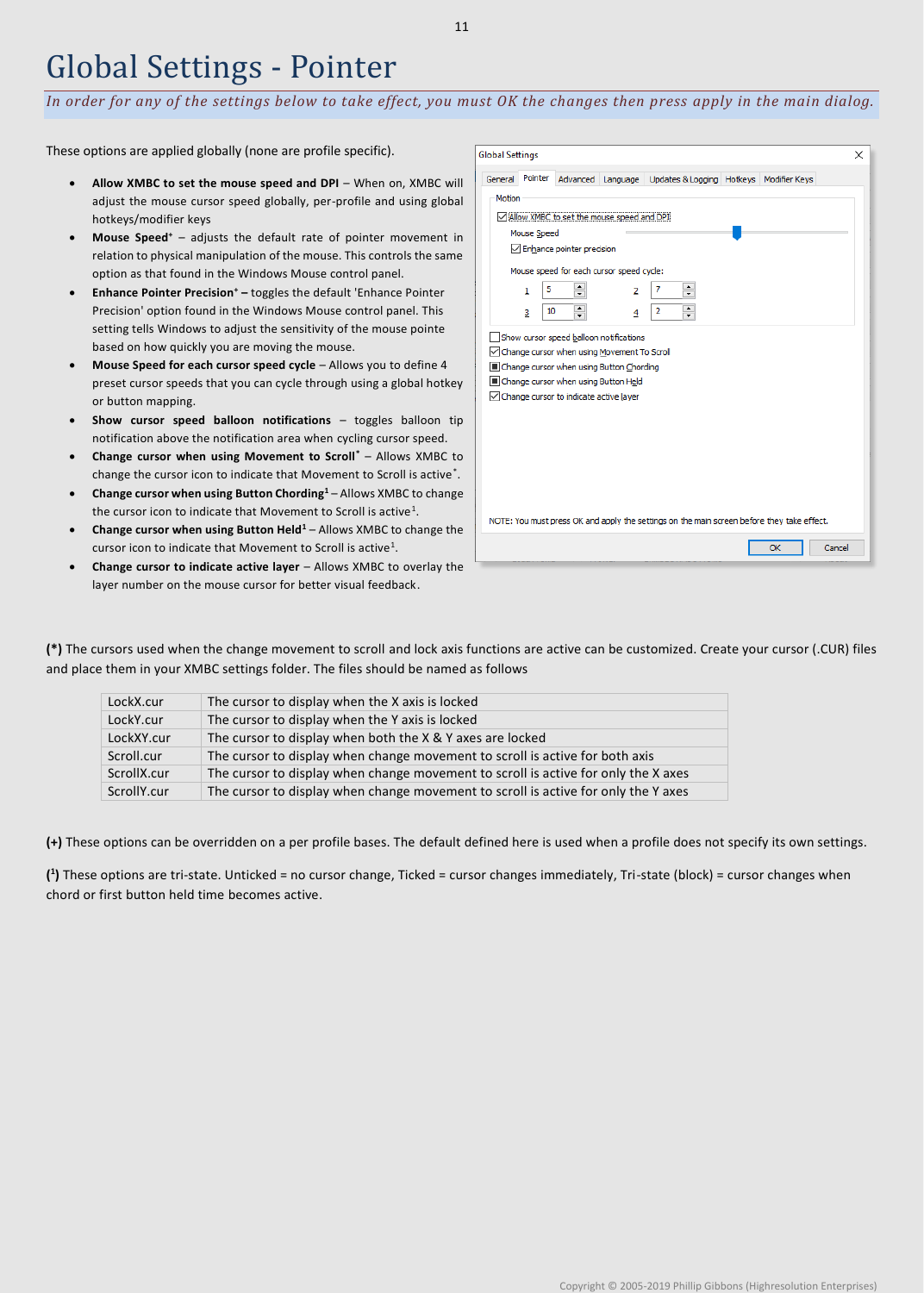### Global Settings - Advanced

*In order for any of the settings below to take effect, you must OK the changes then press apply in the main dialog.*

These options are applied globally (none are profile specific).

- **Process non-client mouse messages** If disabled XMBC will ignore mouse messages sent to the title bar area of a window (Disabling this option can degrade performance and is NOT RECOMMENDED)
- **Reset sticky buttons when any other button is pressed** Clears any assigned sticky/repeat actions whenever another button is pressed
- **Reset sticky buttons when any other key is pressed** Clears any assigned sticky/repeat actions when any key is pressed
- **Reset sticky buttons when the layer changes** Clears any assigned sticky/repeat actions whenever the layer changes
- **Show tray icon by default** Whether or not the XMBC icon is displayed in the notification area after log on (When this is disabled, to re-display the icon again simply re-run XMBC which will instruct the running program to re-show the icon.
- **Ignore numlock state for Simulated Keystrokes** Always treats the number pad on the keyboard as if Number Lock were disabled, when sending simulated keystrokes
- **Load US English keyboard if no equivalent is available** If you do not have any English keyboard mapping, and find that some simulated keys or actions do not work, try enabling this option. NOTE: This may cause a US English keyboard layout to be loaded and display in the Windows language bar.
- **Cycle layers by left clicking tray icon** Allows you to move to the next layer by clicking once on the XMBC icon in the notification area.
- **Ignore mouse events from touch** Instructs XMBC to ignore (don't process) mouse events generated from touch screen devices.

| <b>Global Settings</b>                                                             |                                                                                                            |                                                  |          |                                                                                            |  |               | ×      |  |  |
|------------------------------------------------------------------------------------|------------------------------------------------------------------------------------------------------------|--------------------------------------------------|----------|--------------------------------------------------------------------------------------------|--|---------------|--------|--|--|
| General                                                                            | Pointer                                                                                                    | Advanced                                         | Language | Updates & Logging Hotkeys                                                                  |  | Modifier Keys |        |  |  |
|                                                                                    |                                                                                                            |                                                  |          | √ Process Non-Client mouse messages *RECOMMENDED*                                          |  |               |        |  |  |
|                                                                                    |                                                                                                            |                                                  |          | Reset sticky buttons when any other button is pressed                                      |  |               |        |  |  |
|                                                                                    |                                                                                                            |                                                  |          | Reset sticky buttons when any other key is pressed                                         |  |               |        |  |  |
|                                                                                    |                                                                                                            | Reset sticky buttons when the layer changes      |          |                                                                                            |  |               |        |  |  |
| Show tray icon by default                                                          |                                                                                                            |                                                  |          |                                                                                            |  |               |        |  |  |
|                                                                                    | Ignore numlock state for Simulated Keystrokes                                                              |                                                  |          |                                                                                            |  |               |        |  |  |
| Load US English keyboard if no equivalent is available                             |                                                                                                            |                                                  |          |                                                                                            |  |               |        |  |  |
|                                                                                    |                                                                                                            | Cycle layers by left clicking tray icon          |          |                                                                                            |  |               |        |  |  |
| Ignore mouse events from touch                                                     |                                                                                                            |                                                  |          |                                                                                            |  |               |        |  |  |
| Remap simulated input from other applications                                      |                                                                                                            |                                                  |          |                                                                                            |  |               |        |  |  |
|                                                                                    | 5<br>De-bounce (ignore) rapid mouse button clicks<br>(ms)<br>Start de-bounce timer when button is released |                                                  |          |                                                                                            |  |               |        |  |  |
|                                                                                    |                                                                                                            |                                                  |          |                                                                                            |  |               |        |  |  |
|                                                                                    |                                                                                                            | Fixup (de-bounce) tilt wheel auto-repeat         |          |                                                                                            |  |               |        |  |  |
| $\hat{=}$<br>100<br>(ms)<br>400<br>Initial repeat rate<br>(ms)<br>Repeat tilt rate |                                                                                                            |                                                  |          |                                                                                            |  |               |        |  |  |
| 5<br>Delay between simulated keystrokes<br>(ms)                                    |                                                                                                            |                                                  |          |                                                                                            |  |               |        |  |  |
| 30<br>Disable inactivity timer while inactive for<br>(min)                         |                                                                                                            |                                                  |          |                                                                                            |  |               |        |  |  |
|                                                                                    |                                                                                                            | Windows Low Level Hook Timeout (Reboot required) |          |                                                                                            |  | 10000         | (ms)   |  |  |
| <b>CPU Priority</b>                                                                |                                                                                                            |                                                  |          | High                                                                                       |  |               |        |  |  |
|                                                                                    |                                                                                                            |                                                  |          |                                                                                            |  |               |        |  |  |
|                                                                                    |                                                                                                            |                                                  |          | NOTE: You must press OK and apply the settings on the main screen before they take effect. |  |               |        |  |  |
|                                                                                    |                                                                                                            |                                                  |          |                                                                                            |  | OK            | Cancel |  |  |
|                                                                                    |                                                                                                            |                                                  |          |                                                                                            |  |               |        |  |  |

- **De-bounce (ignore) rapid mouse button clicks** For older mice where the micro-switch is not working (bouncing), you may find that clicking a button once results in multiple clicks. This option can be enabled to attempt to detect and ignore this switch bounce. You can customize the time (in milliseconds) to ignore bounces to suit your device.
- **Start de-bounce timer when button is released** When using the De-bounce option (above), the time to detect bounces usually runs form the first button down (pressed) message. Enabling this option will run the timer when the first button up (released) message is receive d instead.
- **Fix-up (de-bounce) tilt wheel auto-repeat** The tilt wheel does not work like a normal button. Instead it repeatedly sends messages when pressed which can cause remapped actions to be repeated. Different mice work differently and repeat the message at different rates, making it difficult to detect. When enabled, you can use the 'Initial repeat rate' and 'Repeat tilt rate' fields to adjust timings relative to your device. NOTE: You may find the 'Ignore repeated remapped scroll' options on the profiles' scrolling and navigation tab more suitable.
- **Delay between simulated keystrokes**  Allows you to globally add a small delay between every key in a simulated keystrokes sequence. This can be useful if your simulated keystrokes are always sent too quickly, instead of using the {WAITMS} tag in the sequence itself.
- **Disable inactivity timer while inactive** Allows you to 'cheat' the built in Windows inactivity timer. Useful when your IT department does not allow you to change the lock time for your PC. This option will simulate input to make Windows believe you are still using your PC and prevent the lock screen or screen saver from triggering.
- **Windows Low Level Hook Timeout –** This setting applies globally to all Windows applications that use hooks. Try increasing this value if the XMBC gets disabled automatically by Windows or stops responding (this should be logged in th e log file). NOTE: You will have to reboot before Windows recognizes any change to this setting.
- **CPU Priority** Allows you to configure how much CPU resource XMBC can take relative to other applications. If you notice any mouse stuttering , try increasing the priority.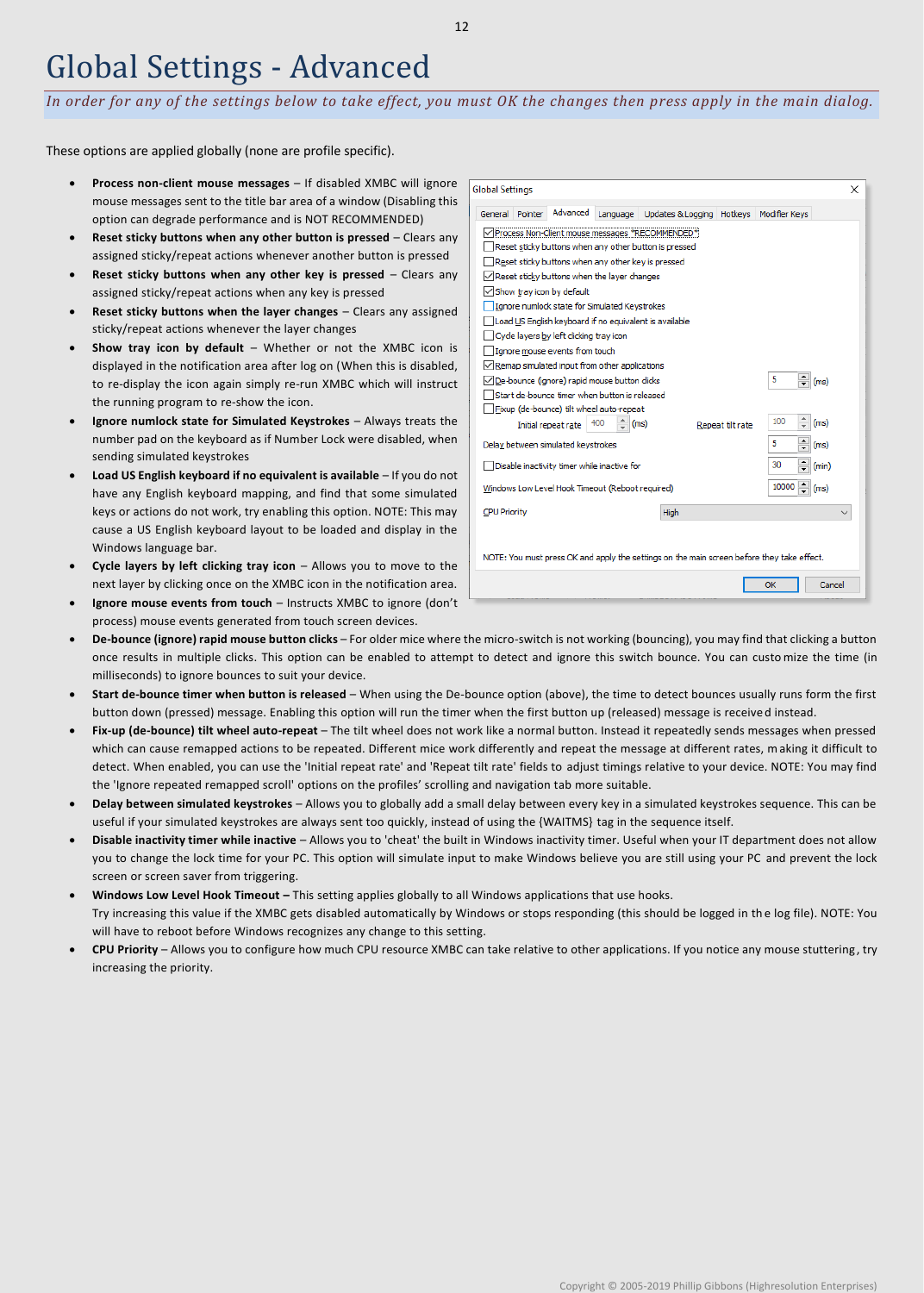### Global Settings - Language

*In order for any of the settings below to take effect, you must press OK then apply and close the main dialog.*

These options are applied globally (none are profile specific).

• **Language** – Change the display language used in XMBC.

Please note that language packs are provided by other users and community members and are not validated by the author of XMBC.

XMBC comes pre-loaded several language packs that are provided by the community. NOTE: Some of these language packs are not updated as often as XMBC, in this case, you will see a mixture of English and the selected language.

You can check the **website** for new and updated language packs.

I welcome any new or updated language packs. A tool is available on the [website](http://www.highrez.co.uk/downloads/xmbc_languages.htm) to help translators create or update a language pack.

| <b>Global Settings</b>                                                                                                                                                 |                                                                 | × |  |  |  |  |  |
|------------------------------------------------------------------------------------------------------------------------------------------------------------------------|-----------------------------------------------------------------|---|--|--|--|--|--|
| Advanced<br>General                                                                                                                                                    | Updates & Logging   Hotkeys   Modifier Keys<br>Language         |   |  |  |  |  |  |
| Language                                                                                                                                                               | Default - English (UK)                                          |   |  |  |  |  |  |
| Author                                                                                                                                                                 | Phillip Gibbons                                                 |   |  |  |  |  |  |
| Description                                                                                                                                                            | The built in (UK English) language with no custom translations. |   |  |  |  |  |  |
|                                                                                                                                                                        |                                                                 |   |  |  |  |  |  |
|                                                                                                                                                                        |                                                                 |   |  |  |  |  |  |
| NOTE: You must press OK and apply the settings on the main screen before they take effect.<br>Language changes will not be applied until the main window is re-opened. |                                                                 |   |  |  |  |  |  |
| Cancel<br>ОК                                                                                                                                                           |                                                                 |   |  |  |  |  |  |
|                                                                                                                                                                        |                                                                 |   |  |  |  |  |  |

# Global Settings – Updates and Logging

*In order for any of the settings below to take effect, you must press OK then apply and close the main dialog.*

These options are applied globally (none are profile specific).

#### **Updates**

- **Check for new version every X days** A version check will be performed. If a new version of XMBC is available, you will be asked if you want to download and install it. Automatic updates are smaller than the full XMBC install so it saves bandwidth for you and the XMBC servers when using this method of updating XMBC.
- **Check for beta versions** Allows for notification of new beta (test) versions of XMBC when performing the version check.

### **Logging**

• **Log File Folder** – allows you to configure the location in which XMBC saves the log file. Leave this option blank to use the default location: %AppData%\Roaming\Highresolution Enterprises\XMouseButtonControl

You can open the log file by pressing the 'Open log file' button or by from the context menu on the XMBC icons in the system tray.

| <b>Global Settings</b><br>×                                                                                 |  |  |  |  |  |  |  |  |
|-------------------------------------------------------------------------------------------------------------|--|--|--|--|--|--|--|--|
| Updates & Logging Hotkeys   Modifier Keys<br>General Advanced Language                                      |  |  |  |  |  |  |  |  |
| Updates<br>days (at application startup)<br>1<br>√Check for new version every!<br>√ Check for beta versions |  |  |  |  |  |  |  |  |
| Logging                                                                                                     |  |  |  |  |  |  |  |  |
| Leave blank to use the default folder!<br>Log File Folder<br>$\cdots$                                       |  |  |  |  |  |  |  |  |
| *** Changes to the log file folder will be applied next time you start XMBC! ***                            |  |  |  |  |  |  |  |  |
| Enable DEBUG logging<br>Open log file                                                                       |  |  |  |  |  |  |  |  |
| *** Debug logging will degrade performance and response times! ***                                          |  |  |  |  |  |  |  |  |
| NOTE: You must press OK and apply the settings on the main screen before they take effect.                  |  |  |  |  |  |  |  |  |
| Cancel<br>OK                                                                                                |  |  |  |  |  |  |  |  |

• **Enable debug logging** – activates XMBC's debug mode, it is useful when reporting issues to the developer. When enabled, extra debug/diagnostic logging is written to the XMBC log file in the location specified above. When debug logging is enabled, the XMBC icon in the system tray will have a red outline around it to remind you.

**NOTE:** Debug logging is very resource intensive and may hinder mouse responsiveness, as such the setting is not persistent and will be disabled on any subsequent launches).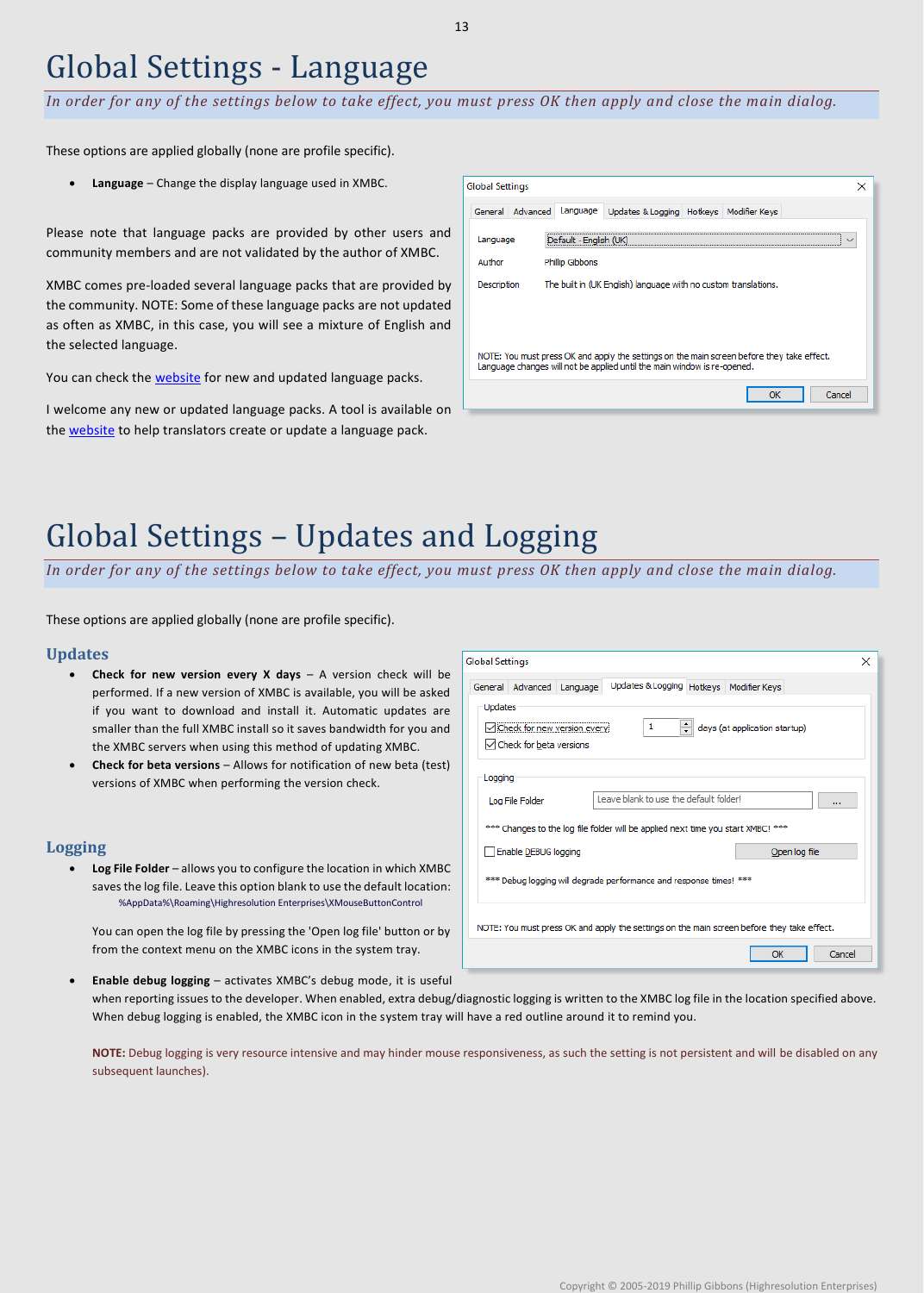# Global Settings – Global Hotkeys

*In order for any of the settings below to take effect, you must OK the changes then press apply in the main dialog.*

These options are applied globally (none are profile specific).

### **Global Hotkeys**

Global hotkeys allow you to assign a key sequence to activate certain functionality in XMBC. Once a hotkey is trigger, the action will persist, even when the hotkey is released.

In some cases, the hotkeys will toggle their relevant setting; such as the first press will enable the setting and the second press, disable it again.

A hotkey assigned in this tab have a system-wide effect. Make sure they aren't already in use somewhere else by other applications.

There are two sub-tabs, the first allowing you to define hotkeys that manipulate the active layer in XMBC and the second contains all other XMBC hotkey options such as enabling XMBC and toggling debug logging.

Don't forget, when configuring hotkeys, you must also enable global hotkeys by ticking the 'Enable global hotkeys' checkbox.

| └ Enable global hotkeys<br>Layer Hotkeys<br>Other Hotkeys<br>$ALT +$<br>Switch to Layer 1<br>None<br>Switch to Layer 2<br>None<br>Switch to Layer 3<br>None<br>Switch to Layer 4<br>None<br>Switch to Layer 5<br>None<br>Switch to Layer 6<br>None<br>Switch to Layer 7<br>None<br>Switch to Laver 8<br>None<br>Switch to Layer 9<br>None<br>Switch to Layer 10 | Advanced Language<br>General | Updates & Logging | Hotkeys | Modifier Keys |  |  |  |  |  |
|-----------------------------------------------------------------------------------------------------------------------------------------------------------------------------------------------------------------------------------------------------------------------------------------------------------------------------------------------------------------|------------------------------|-------------------|---------|---------------|--|--|--|--|--|
|                                                                                                                                                                                                                                                                                                                                                                 |                              |                   |         |               |  |  |  |  |  |
|                                                                                                                                                                                                                                                                                                                                                                 |                              |                   |         |               |  |  |  |  |  |
|                                                                                                                                                                                                                                                                                                                                                                 |                              |                   |         |               |  |  |  |  |  |
|                                                                                                                                                                                                                                                                                                                                                                 |                              |                   |         |               |  |  |  |  |  |
|                                                                                                                                                                                                                                                                                                                                                                 |                              |                   |         |               |  |  |  |  |  |
|                                                                                                                                                                                                                                                                                                                                                                 |                              |                   |         |               |  |  |  |  |  |
|                                                                                                                                                                                                                                                                                                                                                                 |                              |                   |         |               |  |  |  |  |  |
|                                                                                                                                                                                                                                                                                                                                                                 |                              |                   |         |               |  |  |  |  |  |
|                                                                                                                                                                                                                                                                                                                                                                 |                              |                   |         |               |  |  |  |  |  |
|                                                                                                                                                                                                                                                                                                                                                                 |                              |                   |         |               |  |  |  |  |  |
|                                                                                                                                                                                                                                                                                                                                                                 |                              |                   |         |               |  |  |  |  |  |
|                                                                                                                                                                                                                                                                                                                                                                 |                              |                   |         |               |  |  |  |  |  |
| CTRL + O<br>Next Layer                                                                                                                                                                                                                                                                                                                                          |                              |                   |         |               |  |  |  |  |  |
| None<br>Previous Layer                                                                                                                                                                                                                                                                                                                                          |                              |                   |         |               |  |  |  |  |  |

**NOTE:** Global Hotkeys are only active when the X-Mouse Button Control settings window is not open.

### Global Settings – Modifier Keys

*In order for any of the settings below to take effect, you must OK the changes then press apply in the main dialog.*

| <b>Global Settings</b> |                         |                 |                                                                                                                                                                                                |                          | ×      |
|------------------------|-------------------------|-----------------|------------------------------------------------------------------------------------------------------------------------------------------------------------------------------------------------|--------------------------|--------|
| General                | Advanced                | Language        | Updates & Logging Hotkeys                                                                                                                                                                      | Modifier Keys            |        |
|                        |                         |                 | Enable modifier keys (switching layers & axis locking):                                                                                                                                        |                          |        |
|                        |                         |                 | Modifier keys are keyboard shortcuts that will temporarily activate the function while the key<br>combination is held down. As soon as you release the key(s), the previous state will return. |                          |        |
|                        | Layer Modifiers         | Other Modifiers |                                                                                                                                                                                                |                          |        |
|                        | Activate Layer 1        |                 | <b>None</b>                                                                                                                                                                                    | $\checkmark$             | None   |
|                        | Activate Laver 2        |                 | Left Window Kev                                                                                                                                                                                | $\overline{\phantom{a}}$ | None   |
|                        | Activate Layer 3        |                 | None                                                                                                                                                                                           |                          | None   |
|                        | Activate Layer 4        |                 | <b>None</b>                                                                                                                                                                                    |                          | None   |
|                        | <b>Activate Layer 5</b> |                 | None                                                                                                                                                                                           | $\checkmark$             | None   |
|                        | Activate Laver 6        |                 | None                                                                                                                                                                                           | $\checkmark$             | None   |
|                        | Activate Layer 7        |                 | None                                                                                                                                                                                           | $\ddot{\phantom{1}}$     | None   |
|                        | Activate Layer 8        |                 | None                                                                                                                                                                                           | w                        | None   |
|                        | Activate Layer 9        |                 | None                                                                                                                                                                                           | $\checkmark$             | None   |
|                        | Activate Layer 10       |                 | None                                                                                                                                                                                           | $\ddotmark$              | None   |
|                        |                         |                 | NOTE: You must press OK and apply the settings on the main screen before they take effect.                                                                                                     |                          |        |
|                        |                         |                 |                                                                                                                                                                                                | OK                       | Cancel |

These options are applied globally (none are profile specific).

### **Modifier Keys**

Modifier keys work as instant toggles.

Their assigned actions are only applied while the modifier key is held down. They are system-wide, so make sure there are no conflicts.

Bear in mind that any key will still be sent to the rest of the system, so, for example, if you choose to use the control (CTRL) key, when you press a mouse button, the control key may cause the active application to behave differently!

There are two sub-tabs, the first allowing you to define modifier keys that manipulate the active layer in XMBC and the second contains all other XMBC modifier key options, such as mouse axis locking.

Don't forget, when configuring modifier keys, you must also enable modifier keys by ticking the 'Enable modifier keys' checkbox.